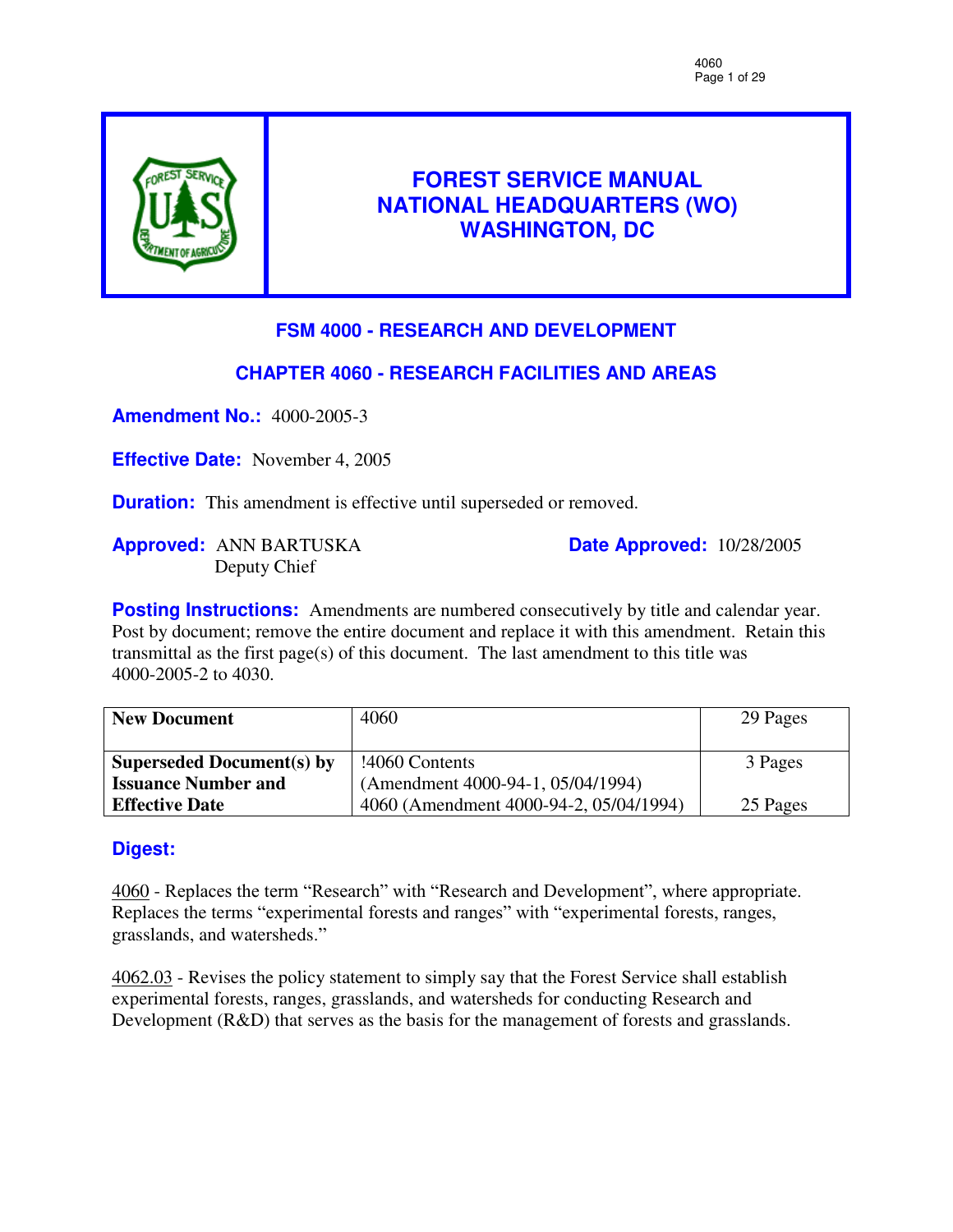#### **FSM 4000 - RESEARCH AND DEVELOPMENT CHAPTER 4060 - RESEARCH FACILITIES AND AREAS**

### **Digest--Continued:**

4063.04c - Revises caption from "Projects and Forests" to "Field Units."

4063.05 - Retains only the definitions of Research Natural Area and Special Management Area. Removes obsolete terms and definitions for Biological Diversity, Genetic Diversity, and Exotic Plants and Animals.

4063.1 - Removes the prescription of number of acres as size standards and provides general guidelines on the appropriate size for Research Natural Areas.

4063.2 - Removes the ambiguous requirement for selection that Research Natural Areas be where conflicting uses are minimal.

4063.3 - Removes obsolete standard 8 on pest management and standard 9 on exotic plant and animal life. Clarifies the directive to protect the integrity of the ecological processes (para. 1). Rephrases "Prohibit any form of recreational use" to "Recreational use should be restricted or prohibited" if such use threatens or interferes with the objectives or purposes for which the Research Natural Area is established (para. 5).

4063.33 - Streamlines the requirement in paragraph 3 to require that voucher samples of plants are collected and deposited in a herbarium.

4063.37 - Revises caption from "Monumenting Boundaries" to "Surveying and Monumenting Boundaries" and states requirements where a Research Natural Area boundary is on a Forest Service property line that adjoins a non-Forest Service ownership.

4063.41 - Updates entire section by providing a streamlined and current standard practice for the establishment of record content.

4063.42 - Clarifies guidelines on the assembly, approval, and filing of record content for Research Natural Areas to avoid confusion and ensure consistency.

4063.43 - Updates section by removing obsolete references "Forest Cover Types of the United States and Canada" (former para. 2), "Potential Natural Vegetation" (former para. 3), and "Checklist of United States Trees (Native and Naturalized)" (former para. 4) and adding Federal Geographic Data Committee publication (new para. 2).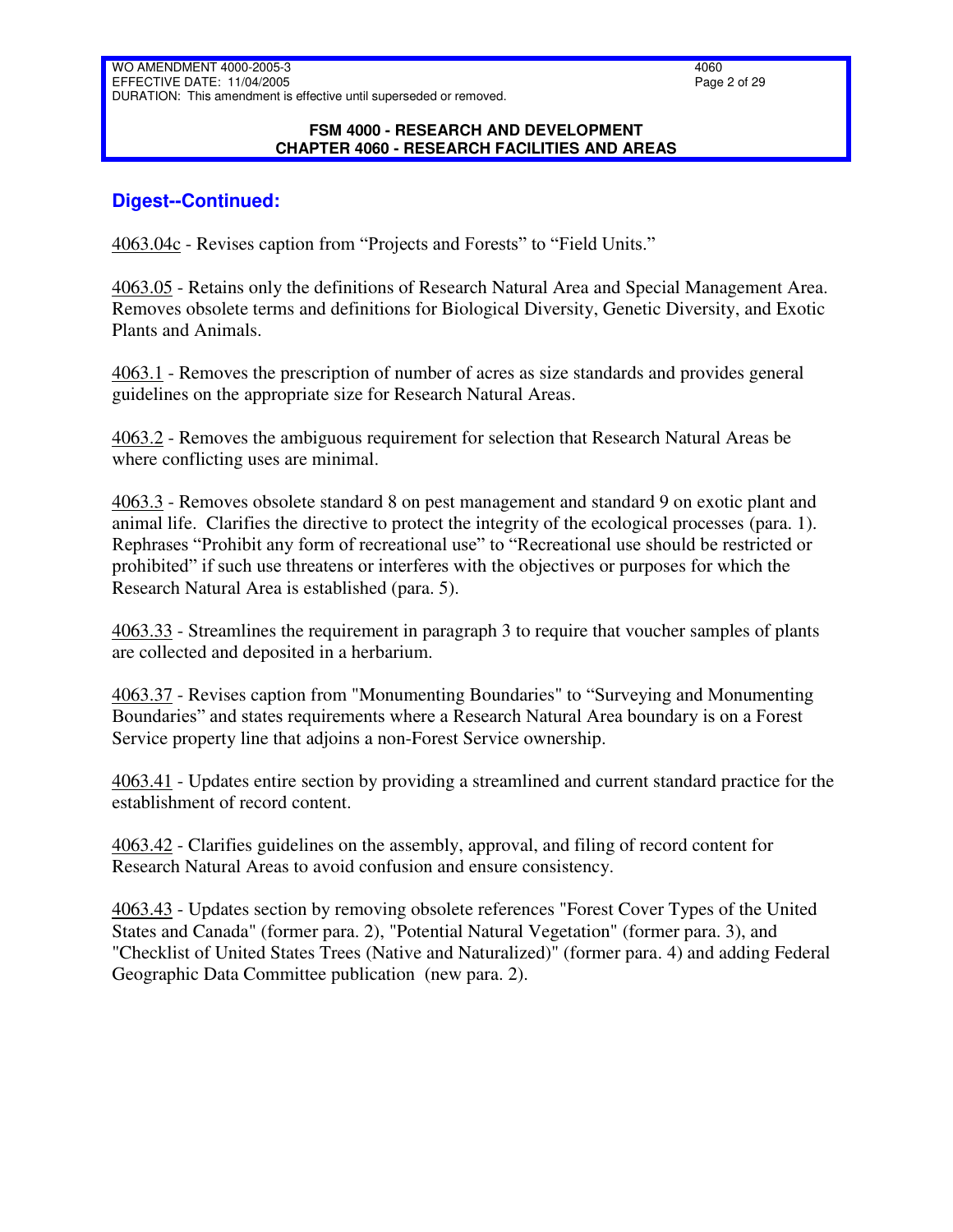#### FSM 4000 - RESEARCH AND DEVELOPMENT **CHAPTER 4060 - RESEARCH FACILITIES AND AREAS**

# **Table of Contents**

| 4062 - EXPERIMENTAL FORESTS, RANGES, GRASSLANDS AND WATERSHEDS 5 |  |
|------------------------------------------------------------------|--|
|                                                                  |  |
|                                                                  |  |
|                                                                  |  |
|                                                                  |  |
|                                                                  |  |
|                                                                  |  |
|                                                                  |  |
|                                                                  |  |
|                                                                  |  |
|                                                                  |  |
|                                                                  |  |
|                                                                  |  |
|                                                                  |  |
|                                                                  |  |
|                                                                  |  |
|                                                                  |  |
|                                                                  |  |
|                                                                  |  |
|                                                                  |  |
|                                                                  |  |
|                                                                  |  |
|                                                                  |  |
|                                                                  |  |
|                                                                  |  |
|                                                                  |  |
|                                                                  |  |
|                                                                  |  |
|                                                                  |  |
|                                                                  |  |
|                                                                  |  |
|                                                                  |  |
|                                                                  |  |
|                                                                  |  |
|                                                                  |  |
|                                                                  |  |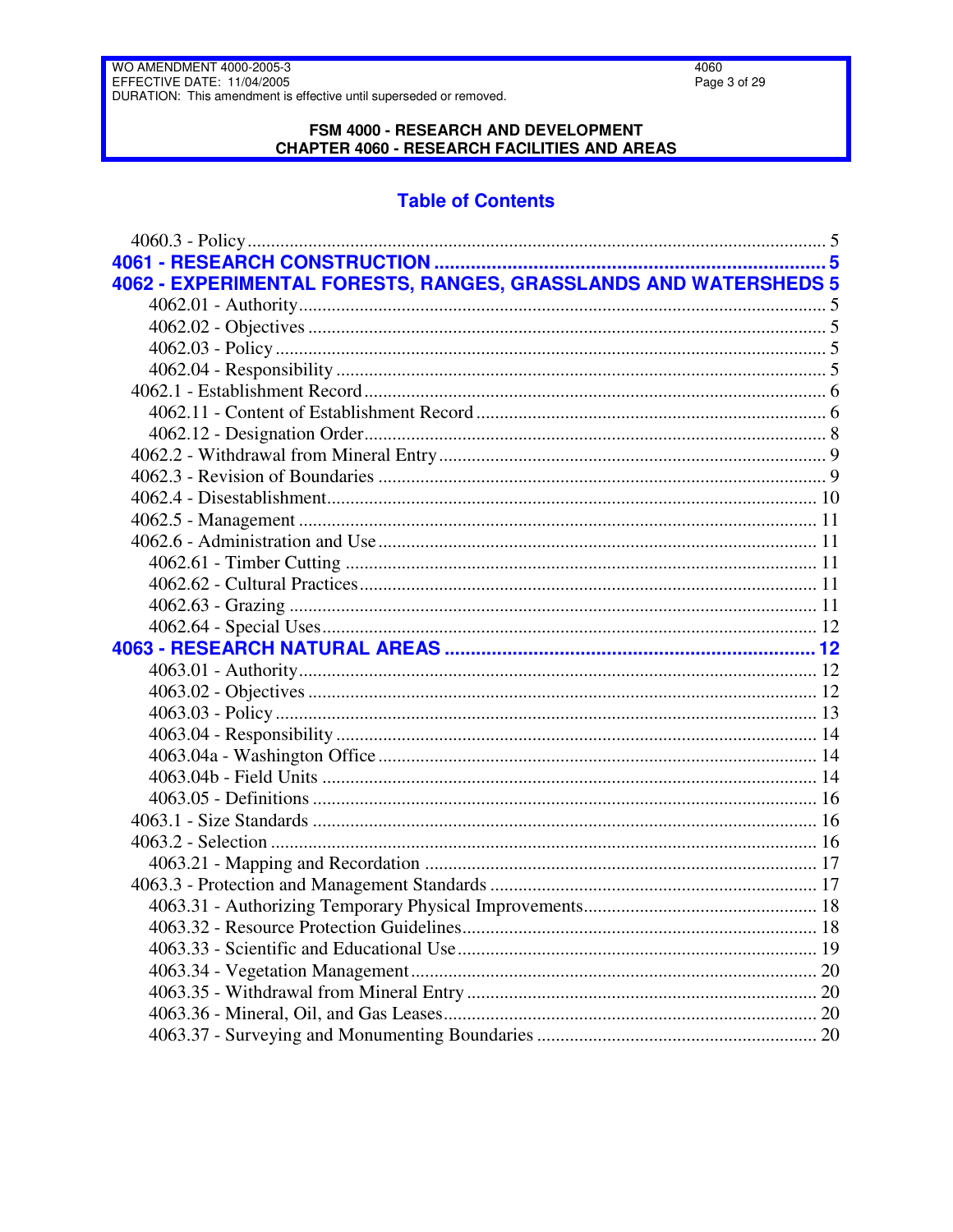#### **FSM 4000 - RESEARCH AND DEVELOPMENT CHAPTER 4060 - RESEARCH FACILITIES AND AREAS**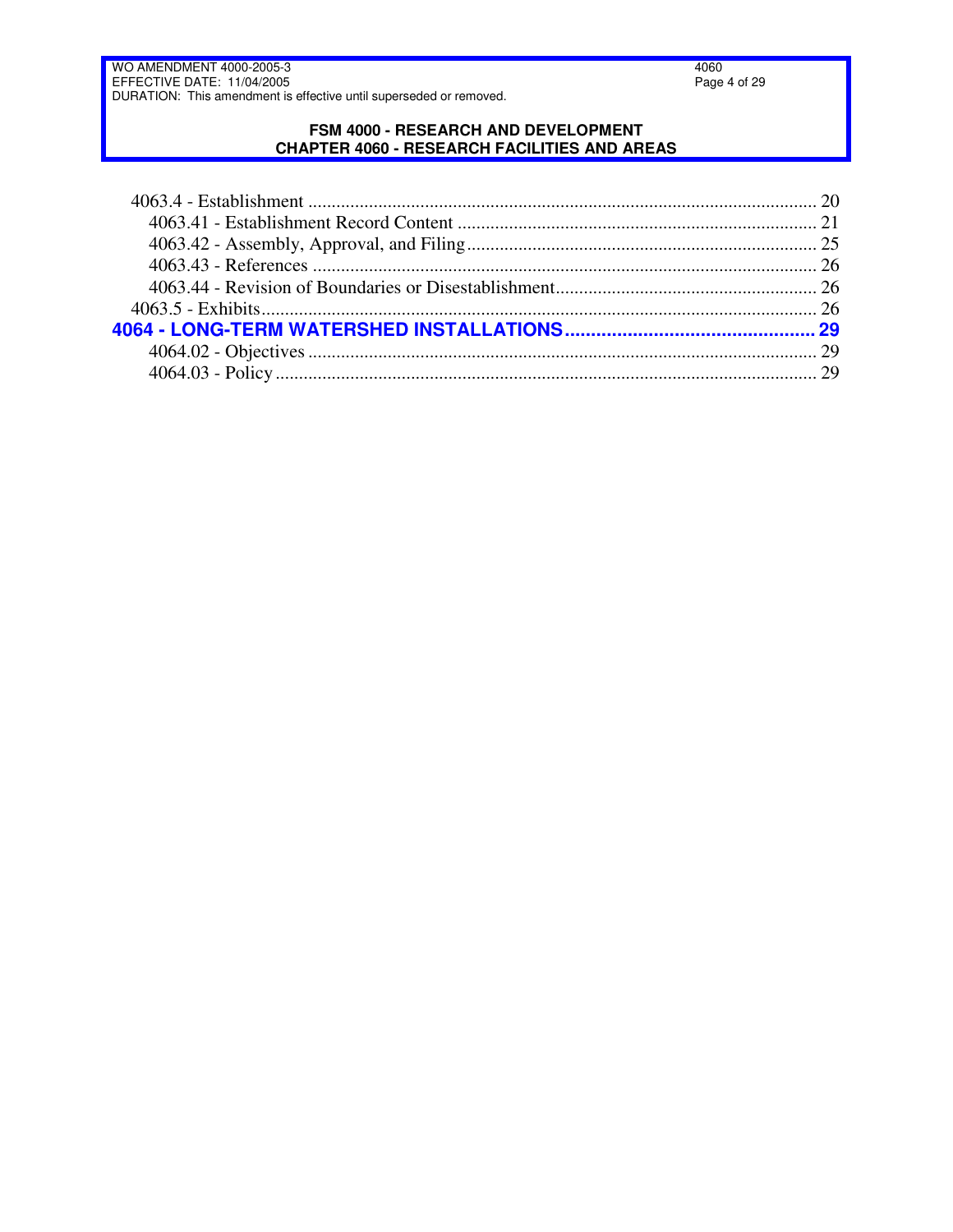#### **FSM 4000 - RESEARCH AND DEVELOPMENT CHAPTER 4060 - RESEARCH FACILITIES AND AREAS**

## <span id="page-4-0"></span>**4060.3 - Policy**

Requirements of the Research and Development (R&D) programs govern the selection, development, and maintenance of facilities, equipment, and areas, including offices, laboratories, greenhouses, and experimental forests and ranges. In response to program needs, facilities may be expanded, consolidated with other Forest Service units or other organizations, or disposed of wherever this strengthens the R&D program.

## <span id="page-4-1"></span>**4061 - RESEARCH CONSTRUCTION**

See FSM 7310 for direction on Research Construction and planning for Research Construction.

# <span id="page-4-2"></span>**4062 - EXPERIMENTAL FORESTS, RANGES, GRASSLANDS AND WATERSHEDS**

## <span id="page-4-3"></span>**4062.01 - Authority**

The general provisions of the Organic Administration Act of 1897 (16 USC 551) and the Forest and Rangeland Renewable Resource Research Act of 1978 (16 USC 1643) authorize the Secretary of Agriculture to designate experimental forests and ranges. Under regulations at 7 CFR 2.60(a), the Secretary of Agriculture has delegated this authority to the Chief. Forest Service regulations at 36 CFR 251.23 set forth broad direction for establishing and administering these areas.

## <span id="page-4-4"></span>**4062.02 - Objectives**

Experimental forests, ranges, grasslands, and watersheds provide lands for conducting Research and Development that serves as a basis for the management of forests and rangelands.

## <span id="page-4-5"></span>**4062.03 - Policy**

The Forest Service shall establish experimental forests, ranges, grasslands and watersheds of sufficient number and size to provide for the Research and Development necessary for the management of land.

## <span id="page-4-6"></span>**4062.04 - Responsibility**

1. Chief. The Chief reserves the authority to approve the designation of experimental forests, ranges, grasslands, and watersheds.

2. Regional Foresters. It is the responsibility of the Regional Forester to: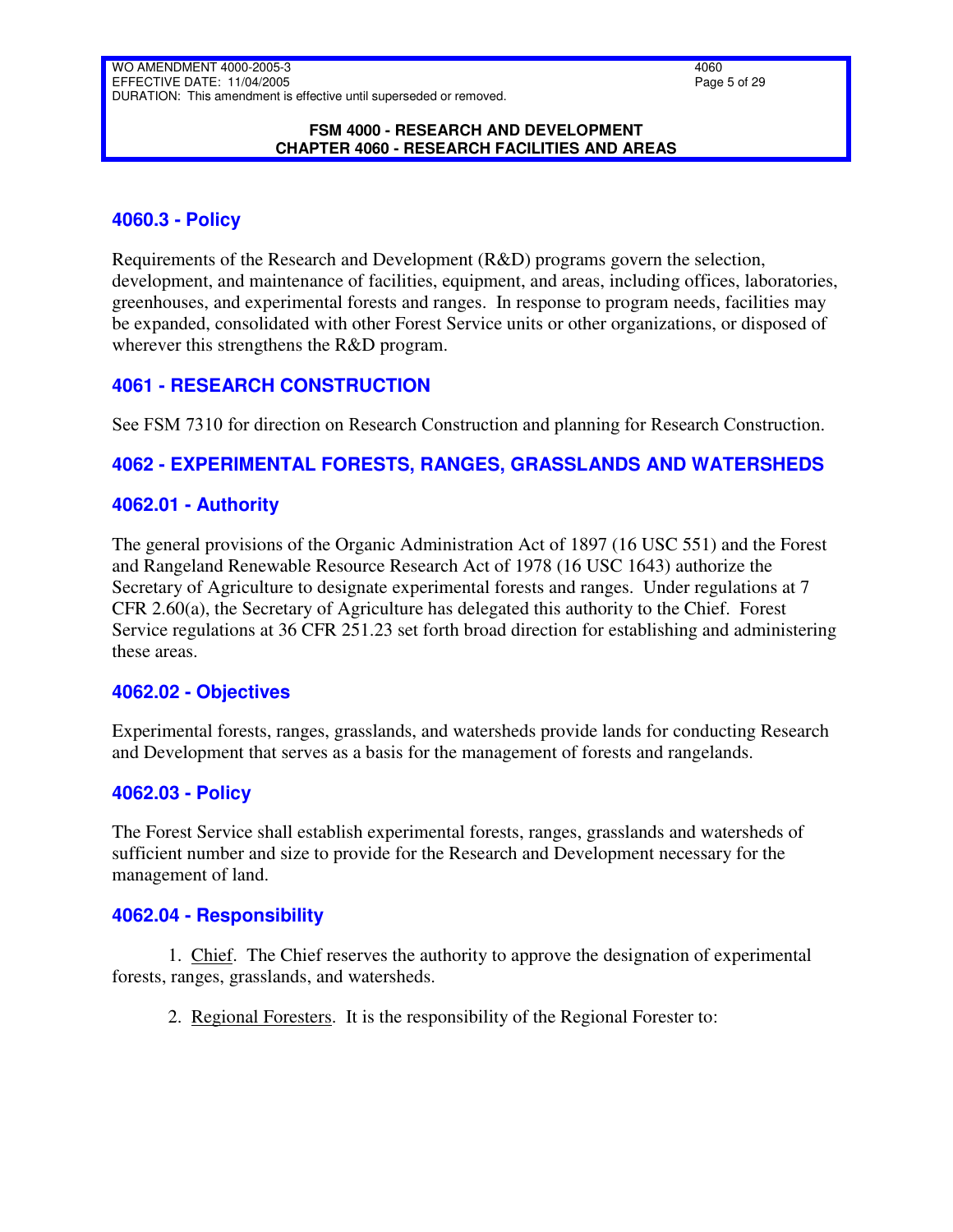#### **FSM 4000 - RESEARCH AND DEVELOPMENT CHAPTER 4060 - RESEARCH FACILITIES AND AREAS**

a. Review the proposal for establishing experimental forests and ranges, if NFS lands are involved and

- b. Concur, if appropriate.
- 3. Station Directors. It is the responsibility of Station Directors to:

a. Propose the establishment of experimental forests and ranges and changes in boundaries of existing experimental forests and ranges.

b. Receive concurrence of the Regional Forester prior to forwarding the proposal to the Chief, if National Forest System (NFS) lands are involved.

## <span id="page-5-0"></span>**4062.1 - Establishment Record**

An approved establishment record is required for every experimental area. The establishment record and environmental document (FSM 1950), if necessary, may be combined. Indicate whether or not approved regional guides and forest plans include the proposed experimental forest or range. If so, identify. If not, conduct an environmental analysis (FSH 1909.15) and prepare an establishment record in combination with the required environmental document. If a separate environmental analysis is required, the Washington Office review procedure includes review by the Environmental Coordinator. The Station Director transmits the establishment record, which is enclosed in a Form FS-6200-7, Forest Service Manuscript Cover, and signed by appropriate officials, to the Chief.

The Chief's signature on the designation order, which is included in the establishment record, completes the establishment process. The original document is filed in the office of the Deputy Chief for Research and Development. After the Chief signs a designation order establishing an experimental area on National Forest System lands, the appropriate Regional Forester ensures that the designation and any subsequent revision of boundaries approved by the Chief are noted in the regional land status records.

## <span id="page-5-1"></span>**4062.11 - Content of Establishment Record**

Establishment records shall contain the following information in the sequence given:

1. Map. Include a map that shows the location, the boundaries, and the ownership status of the proposed experimental area.

- 2. Photographs or Illustrations. Show typical conditions of the landscape.
- 3. Text.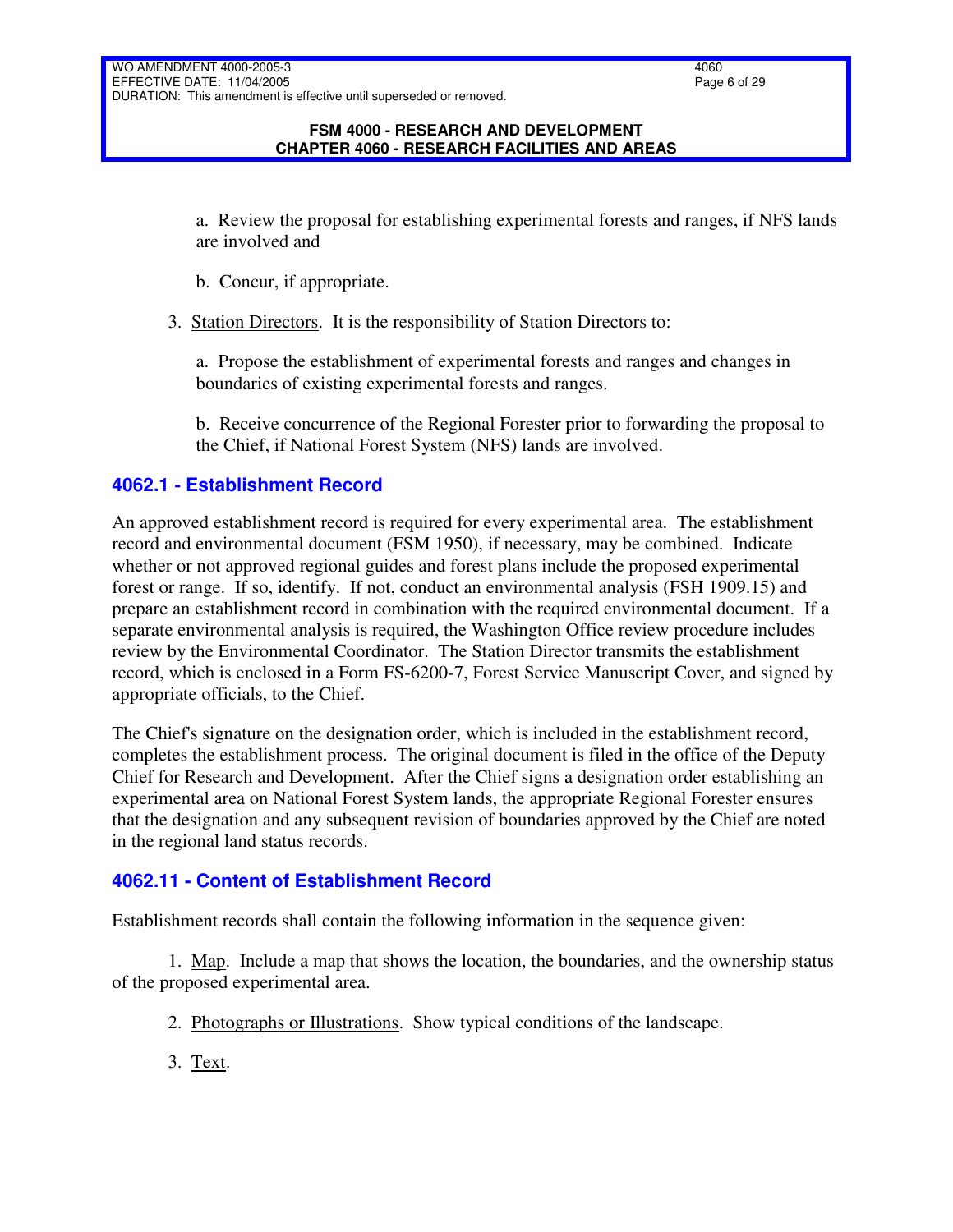#### **FSM 4000 - RESEARCH AND DEVELOPMENT CHAPTER 4060 - RESEARCH FACILITIES AND AREAS**

a. Title. The title should read, "Establishment Record for (Name) Experimental Forest, (Range, Grassland, or Watershed)."

b. Subtitle. The subtitle should read, " (Name) National Forest," if National Forest System (NFS) land is involved. If NFS land is not involved, the subtitle should give the name of the owner, the location, and the type of use or ownership; for example, "Lands Leased from the X Paper Company in Clay County, Illinois," or "Lands Administered by the Forest Service in Pike County, Mississippi."

- c. Purpose of Establishment.
- d. Area by Cover Types.
- e. Physical and Climatic Conditions.
- f. Description of and Impact Upon Land and Resource Values.
- (1) Timber.
- (2) Watershed.
- $(3)$  Forage.
- (4) Minerals.
- (5) Recreation.
- (6) Water Use.
- (7) Cultural Values.
- (8) Other Uses or Values.
- g. Accessibility.
- h. Existing Facilities.
- i. Arrangements for Management, Administration, and Protection.

j. Recommendation. The entry should read, "Establishment of the (Name) Experimental Forest (Range, Grassland, or Watershed) for the described purposes is recommended by the following:"

k. Dates and Signatures. The Reporting Officer and the Station Director should sign and date the establishment record.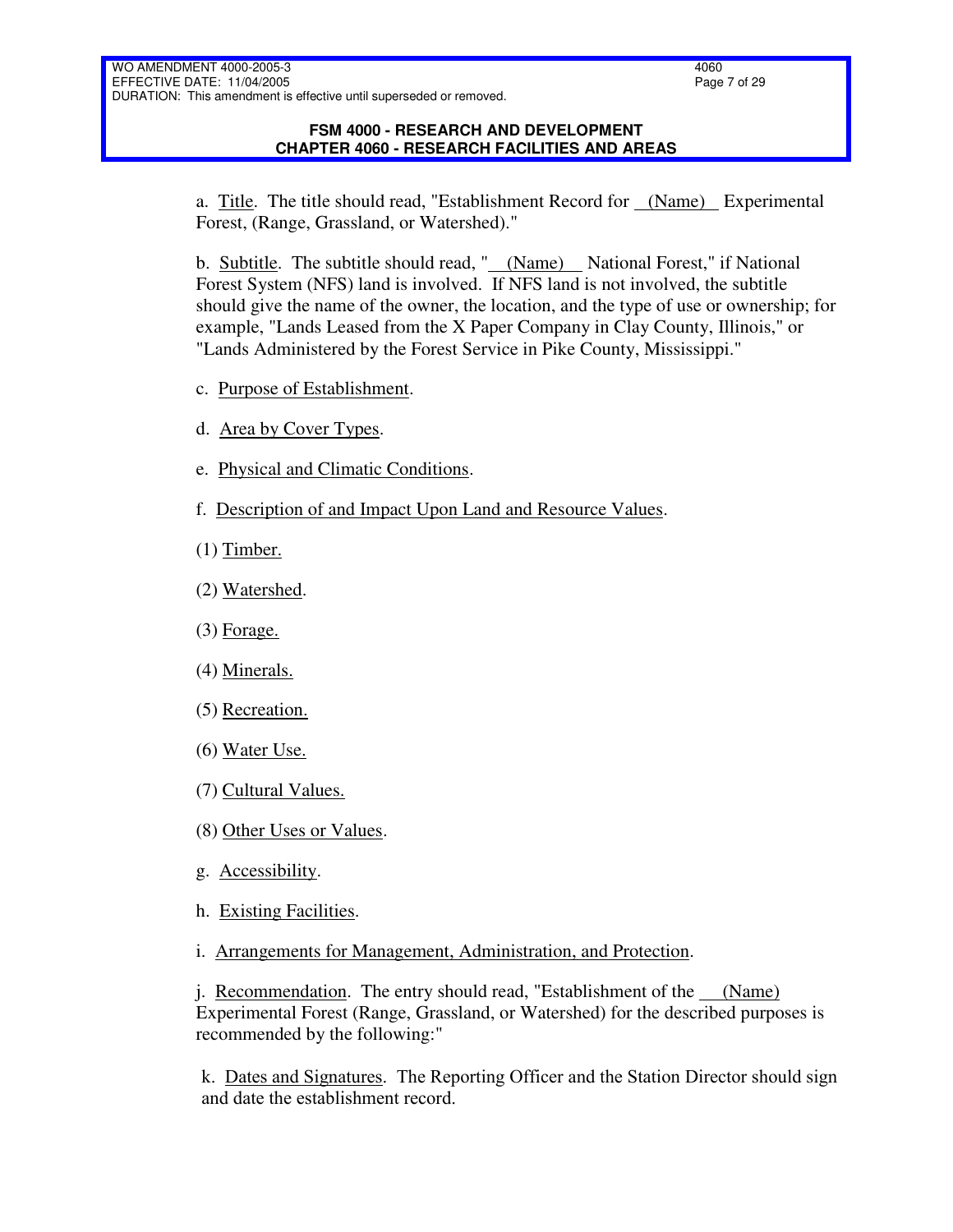#### **FSM 4000 - RESEARCH AND DEVELOPMENT CHAPTER 4060 - RESEARCH FACILITIES AND AREAS**

If the land is under Forest Service administration, the Forest Supervisor and Regional Forester should also sign and date the establishment record.

4. Designation Order. (FSM 4062.12).

### <span id="page-7-0"></span>**4062.12 - Designation Order**

Use the following heading: "An Order establishing (Name) Experimental Forest (Range, Grassland, or Watershed)."

1. If the land has National Forest status, use the following wording:

By virtue of the authority vested in me by 7 CFR 2.60(a) and 36 CFR 251.23, I hereby designate as the (Name) Experimental Forest (Range, Grassland, or Watershed) the lands described in the preceding establishment record prepared by (Name of Reporting Officer), dated  $, 20$ . These lands shall hereafter be administered as an experimental forest (range, grassland, or watershed), subject to the regulations at 36 CFR 251.23 and instructions issued thereunder.

\_\_\_\_\_\_\_\_\_\_\_\_\_\_ \_\_\_\_\_\_\_\_\_\_\_\_\_\_\_ Chief Date

2. If the land is not administered by the Forest Service, use the following wording:

I hereby designate as the (Name) Experimental Forest (Range, Grassland, or Watershed) the lands described in the preceding establishment record prepared by (Name of Reporting Officer), dated  $, 20$ . These lands shall hereafter be administered as an experimental area under policies and procedures established by the Forest Service.

\_\_\_\_\_\_\_\_\_\_\_\_\_ \_\_\_\_\_\_\_\_\_\_\_\_\_ Chief Date

3. If the proposed Experimental Forest (Range, Grassland, or Watershed) includes both National Forest System lands and other public or private lands, use the following wording: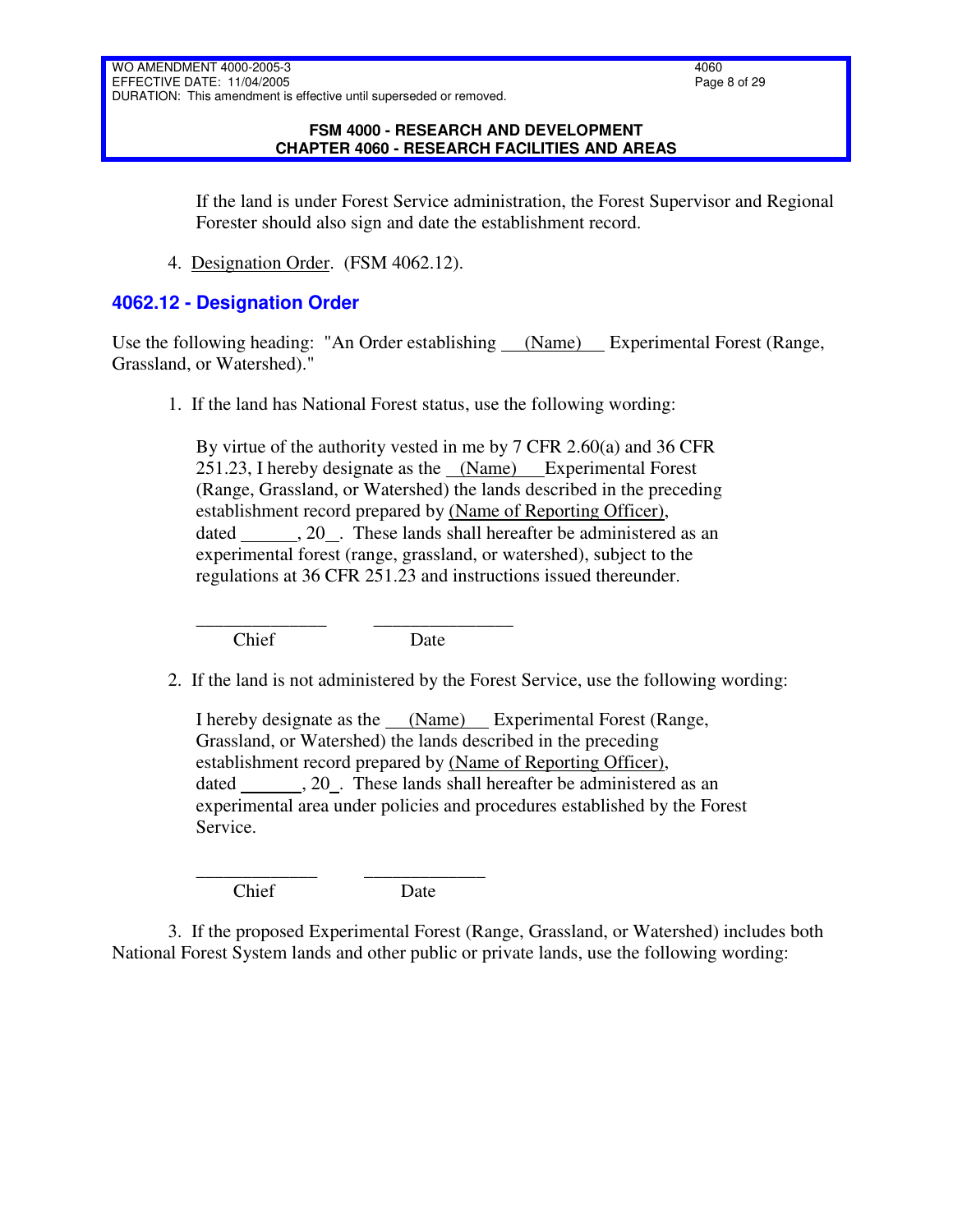By virtue of the McSweeney-McNary Act of May 22, 1908 (45 Stat. 699), and the authority vested in me by the regulations of the Department of Agriculture at 7 CFR 2.60(a) and 36 CFR 251.23, I hereby designate as the (Name) Experimental Forest (Range, Grassland, or Watershed) the lands described in the preceding establishment record prepared by (Name of Reporting Officer), dated \_\_\_\_\_\_\_\_, 20\_\_\_. These lands shall hereafter be administered as an experimental forest, subject to the regulations at 36 CFR 251.23 and instructions issued thereunder by the Secretary of Agriculture and/or the Chief of the Forest Service.

\_\_\_\_\_\_\_\_\_\_\_\_\_\_\_ \_\_\_\_\_\_\_\_\_\_\_\_\_\_\_ Chief Date

# <span id="page-8-0"></span>**4062.2 - Withdrawal from Mineral Entry**

If it is necessary to withdraw experimental areas from mineral entry, follow the procedures set forth in FSM 2762.

# <span id="page-8-1"></span>**4062.3 - Revision of Boundaries**

If the boundaries of experimental areas change, the Station Director submits a designation statement for the Chief's approval. See the following for a sample designation statement that revises the boundaries of an experimental forest (range, grassland, or watershed) on National Forest System land:

> Order Revising the Boundaries of the (Name) Experimental Forest (Range, Grassland, or Watershed).

By virtue of the authority vested in me by 7 CFR 2.60(a) and 36 CFR 251.23 of the Regulations of the Secretary of Agriculture, I hereby order that the lands described in the preceding establishment record by (Name of Reporting Officer), dated \_\_\_\_\_\_\_\_\_, 20\_\_\_, be designated as a part of (or be removed from) the  $(Name)$  Experimental Forest (Range, Grassland, or Watershed).

Chief Date

\_\_\_\_\_\_\_\_\_\_\_\_\_\_ \_\_\_\_\_\_\_\_\_\_\_\_\_\_

The Deputy Chief for Research and Development ensures that the signed designation statement is filed with the original designation order as part of the establishment record.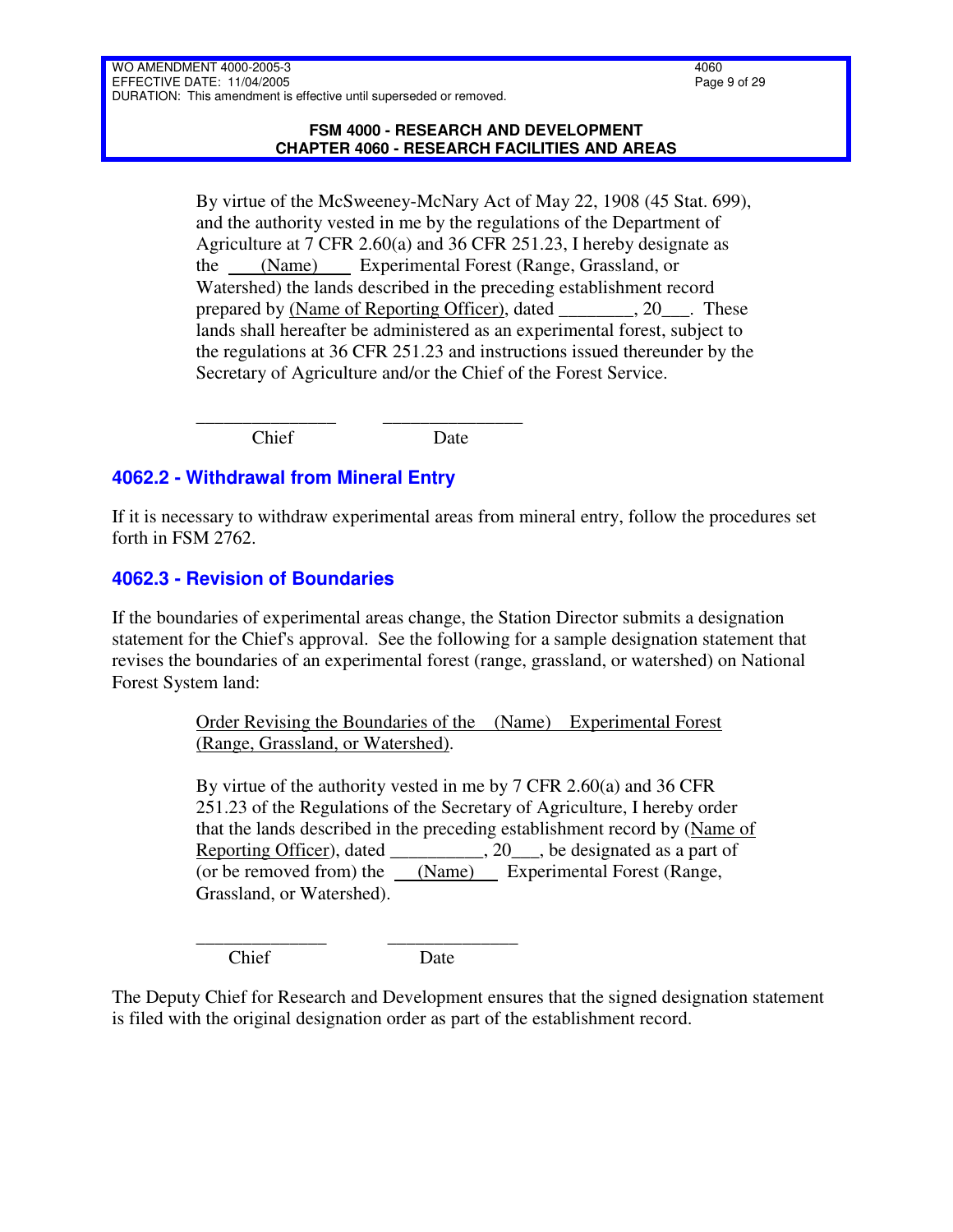#### **FSM 4000 - RESEARCH AND DEVELOPMENT CHAPTER 4060 - RESEARCH FACILITIES AND AREAS**

### <span id="page-9-0"></span>**4062.4 - Disestablishment**

When it is no longer possible to justify retention of an experimental forest (range, grassland, or watershed), the Station Director prepares for the Chief's consideration a proposal to terminate the designation. A disestablishment record shall:

- 1. Refer to the original establishment record.
- 2. Report the use that has been made of the area.
	- a. Summarize the research work.
	- b. Report the physical developments.
- 3. State reasons for the termination and the rationale used in the decision process.
- 4. Include a plan for disposal of the area.
- 5. Present the disestablishment recommendation.
- 6. Ensure the document contains the following date and signature blocks:

| Submitted:   |                             |        |
|--------------|-----------------------------|--------|
|              | Title (Reporting Officer)   | (Date) |
| Recommended: |                             |        |
|              | <b>Station</b><br>Director, | (Date) |
| Concurred:   |                             |        |
|              | Regional Forester, Region   | Date)  |

(If none of the land is administered by the National Forest System, concurrence by the Regional Forester is not needed and the concurrence block may be omitted.)

Approved: Chief (Date)

The Deputy Chief for Research and Development ensures that the original signed copy is filed with the original establishment record. The Regional Forester ensures that regional lands status records reflect the disestablishment.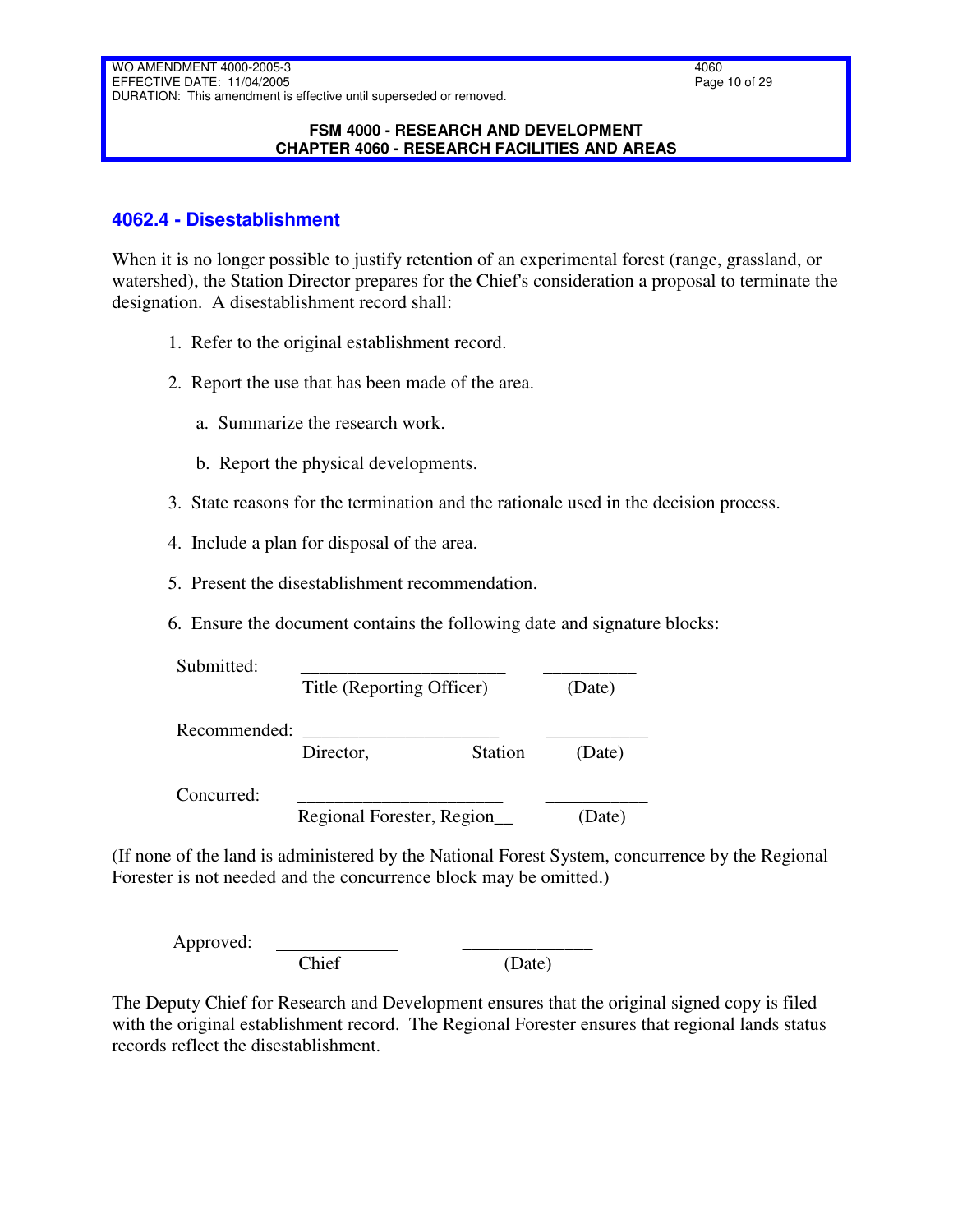#### **FSM 4000 - RESEARCH AND DEVELOPMENT CHAPTER 4060 - RESEARCH FACILITIES AND AREAS**

## <span id="page-10-0"></span>**4062.5 - Management**

Develop adequate resource management plans for each experimental area. At a minimum, management plans must include natural resource guidelines to protect experimental areas from activities that would reduce their Research and Development value. Study plans may provide specific direction for the management of experimental areas (FSM 4051.21f).

## <span id="page-10-1"></span>**4062.6 - Administration and Use**

## <span id="page-10-2"></span>**4062.61 - Timber Cutting**

1. Timber Sales on Experimental Areas on National Forest System Lands (FSM 2403 and FSM 2463).

2. Timber Sales on Other Federal Lands. Bids are mandatory for all timber sales that are under Forest Service jurisdiction and that exceed \$500 in appraised value (FSM 2406). All authorities and policies concerning disposal of timber on National Forests, except the Knutson-Vandenberg (K-V) Act, apply to other federal lands under the administration of the Forest Service.

3. Timber Disposal on Leased Lands. Ensure that the terms of the governing lease or cooperative agreement include the terms and arrangements for disposal of timber on leased lands.

4. Disposal of Timber and Forage by Cooperative Agreement. For procedures to dispose of timber on National Forest System land by cooperative agreement, see FSH 1509.11.

## <span id="page-10-3"></span>**4062.62 - Cultural Practices**

Research projects may use cash deposits that were made in conjunction with timber sales for maintaining the Forest including such purposes as erosion control and slash disposal. Use Knutson-Vandenberg (K-V) funds only in accordance with direction set forth in FSM 2477. Work that is strictly investigative in nature must not be charged to these deposit accounts, however.

## <span id="page-10-4"></span>**4062.63 - Grazing**

Charging a grazing fee for the use of forage on experimental ranges with National Forest status is optional. For research purposes, forage on National Forest System lands can be disposed of by a forage harvest permit. Issue written permits to provide for the temporary use of experimental ranges for grazing to avoid claims of dependency that may be construed eventually as a preference.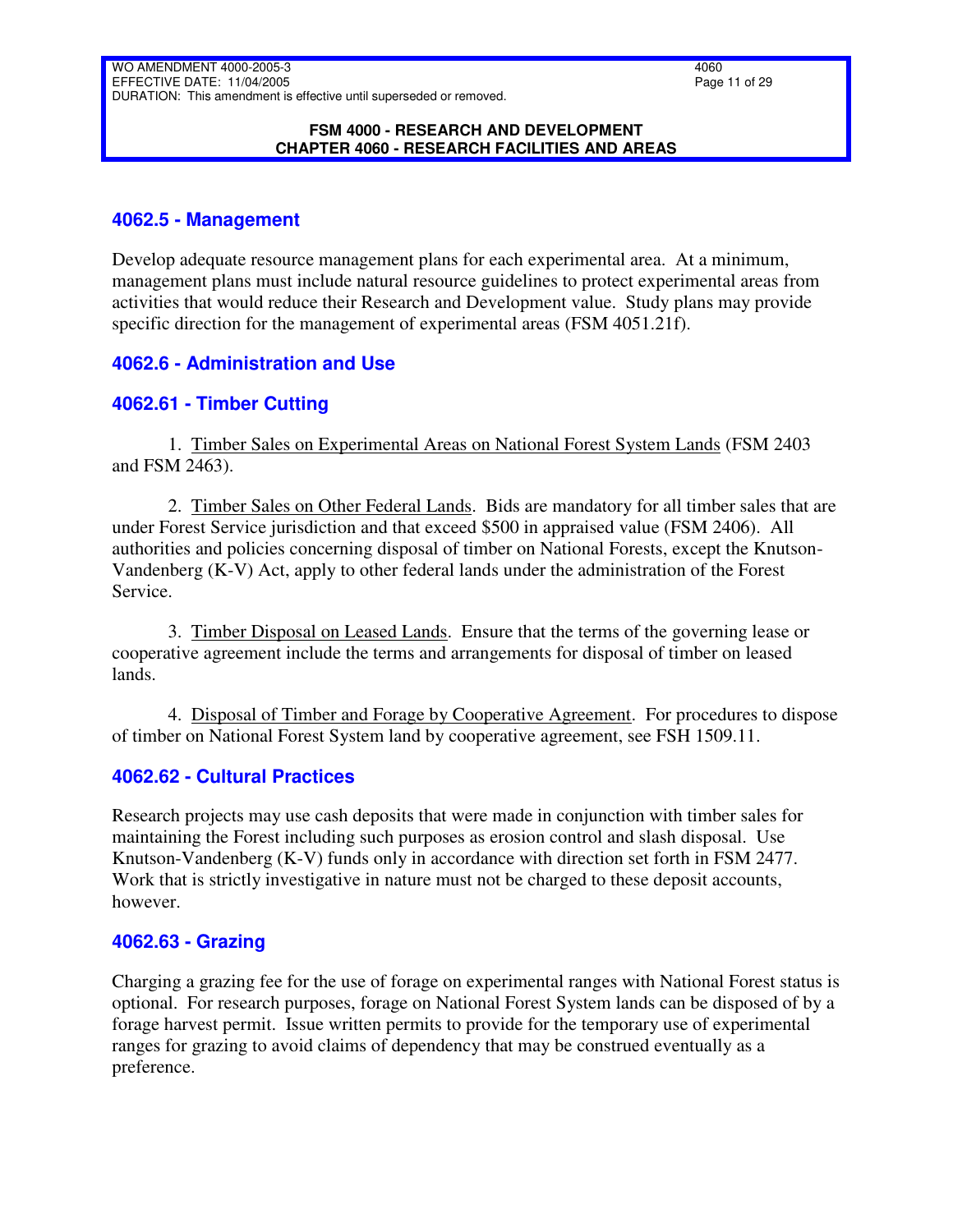#### **FSM 4000 - RESEARCH AND DEVELOPMENT CHAPTER 4060 - RESEARCH FACILITIES AND AREAS**

For grazing experiments that are conducted on other than National Forest System lands, use cooperative agreements that specify provisions to ensure that the grazing extent and intensity are consistent with the experimental designs.

### <span id="page-11-0"></span>**4062.64 - Special Uses**

On National Forest System lands, the Station Director has sole authority to authorize special uses including recreational activities on those experimental forests and ranges administered by the Director. The Director shall authorize only those special uses that are compatible with a particular Research and Development program on the experimental area in question. See FSM 2704.35 for authority to issue special use permits and FSM 2715 for the fee policy.

## <span id="page-11-1"></span>**4063 - RESEARCH NATURAL AREAS**

Research Natural Areas are part of a national network of ecological areas designated in perpetuity for research and education and/or to maintain biological diversity on National Forest System lands. Research Natural Areas are principally for nonmanipulative research, observation, and study. They also may assist in implementing provisions of special acts, such as the Endangered Species Act of 1973 and the monitoring provisions of the National Forest Management Act of 1976.

### <span id="page-11-2"></span>**4063.01 - Authority**

The general provisions of the Organic Administration Act of 1897 (16 U.S.C. 551) authorize the Secretary of Agriculture to designate Research Natural Areas. Under regulations at 7 CFR 2.60 (a), the Secretary has delegated this authority to the Chief, who, pursuant to 36 CFR 251.23, selects and establishes Research Natural Areas as part of the continuing land and resource management planning process for National Forest System lands (36 CFR 219.25 and FSM 1922).

### <span id="page-11-3"></span>**4063.02 - Objectives**

The objectives of establishing Research Natural Areas are to:

1. Maintain a wide spectrum of high quality representative areas that represent the major forms of variability found in forest, shrubland, grassland, alpine, and natural situations that have scientific interest and importance that, in combination, form a national network of ecological areas for research, education, and maintenance of biological diversity.

2. Preserve and maintain genetic diversity, including threatened, endangered, and sensitive species.

3. Protect against human-caused environmental disruptions.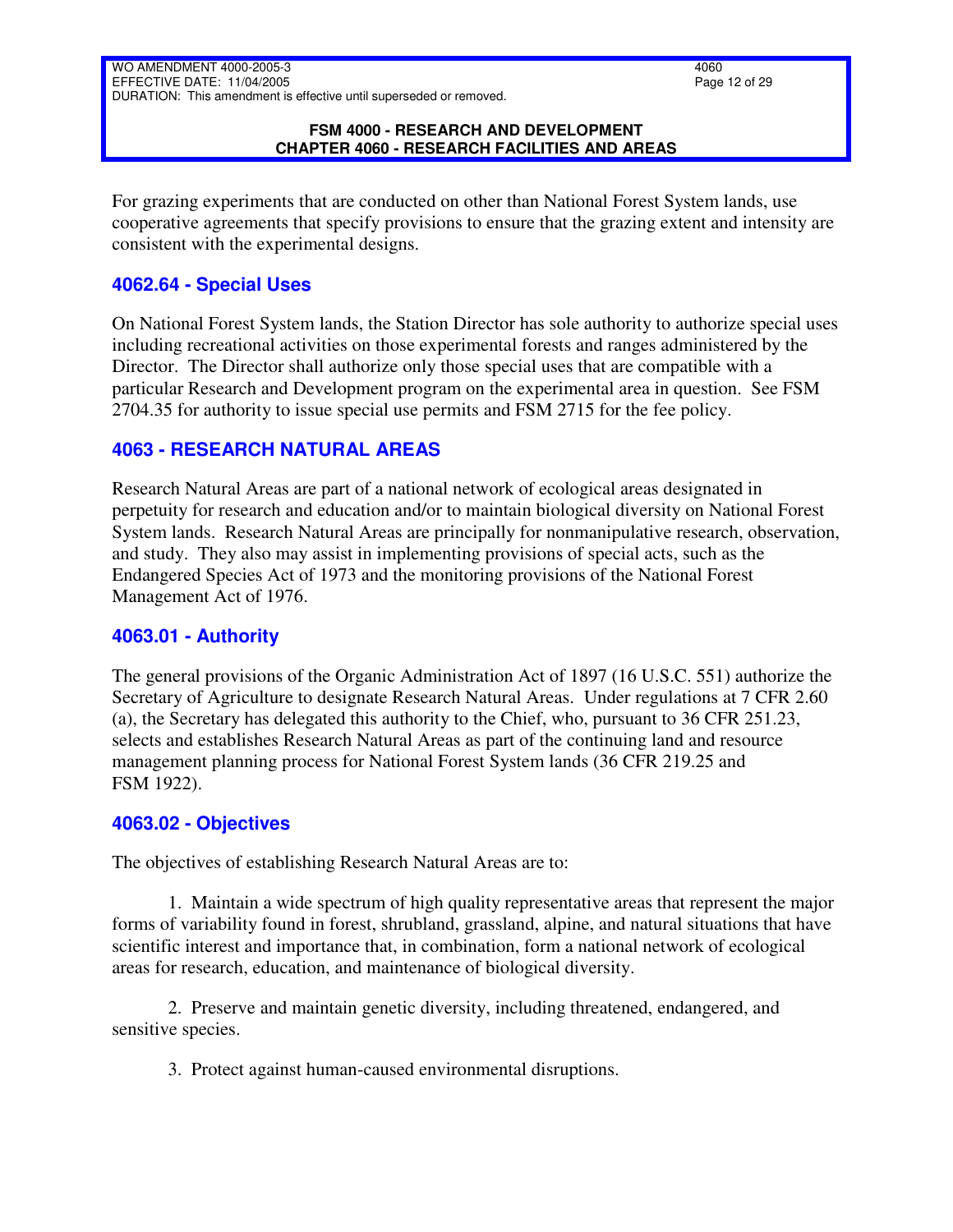#### **FSM 4000 - RESEARCH AND DEVELOPMENT CHAPTER 4060 - RESEARCH FACILITIES AND AREAS**

4. Serve as reference areas for the study of natural ecological processes including disturbance.

- 5. Provide onsite and extension educational activities.
- 6. Serve as baseline areas for measuring long-term ecological changes.
- 7. Serve as control areas for comparing results from manipulative research.
- 8. Monitor effects of resource management techniques and practices.

## <span id="page-12-0"></span>**4063.03 - Policy**

Research Natural Areas may be used only for Research and Development, study, observation, monitoring, and those educational activities that do not modify the conditions for which the Research Natural Area was established.

The selection and establishment of Research Natural Areas within the National Forest System primarily emerges from continuing land and resource management planning and associated environmental analyses (FSM 1920 and FSM 1950). Forest plans shall include analysis of, and recommendations for, the establishment of proposed Research Natural Areas. Where proposals to establish Research Natural Areas arise outside of the forest planning process, the affected Forest Supervisor shall prepare, as part of an establishment record (FSM 4063), a forest plan amendment in accordance with land management planning regulations (36 CFR 219.10(f) and FSM 1922.5) and environmental analysis policy and procedures (FSM 1950 and FSH 1909.15).

Unless catastrophic circumstances significantly alter the conditions for which a Research Natural Area was originally created such that it no longer may serve that function, the designation of a Research Natural Area shall be in perpetuity.

The Forest Service shall cooperate with universities, private and professional organizations, and State and other public agencies to establish and maintain a national network of Research Natural Areas primarily on federally administered lands, as well as on lands under other ownerships.

Funding of all on-the-ground resource protection and management activities on Research Natural Areas within the National Forest System shall come from funds appropriated and allocated for the National Forest System. For obtaining appropriated Forest Pest Management Funds when necessary, see FSM 3400.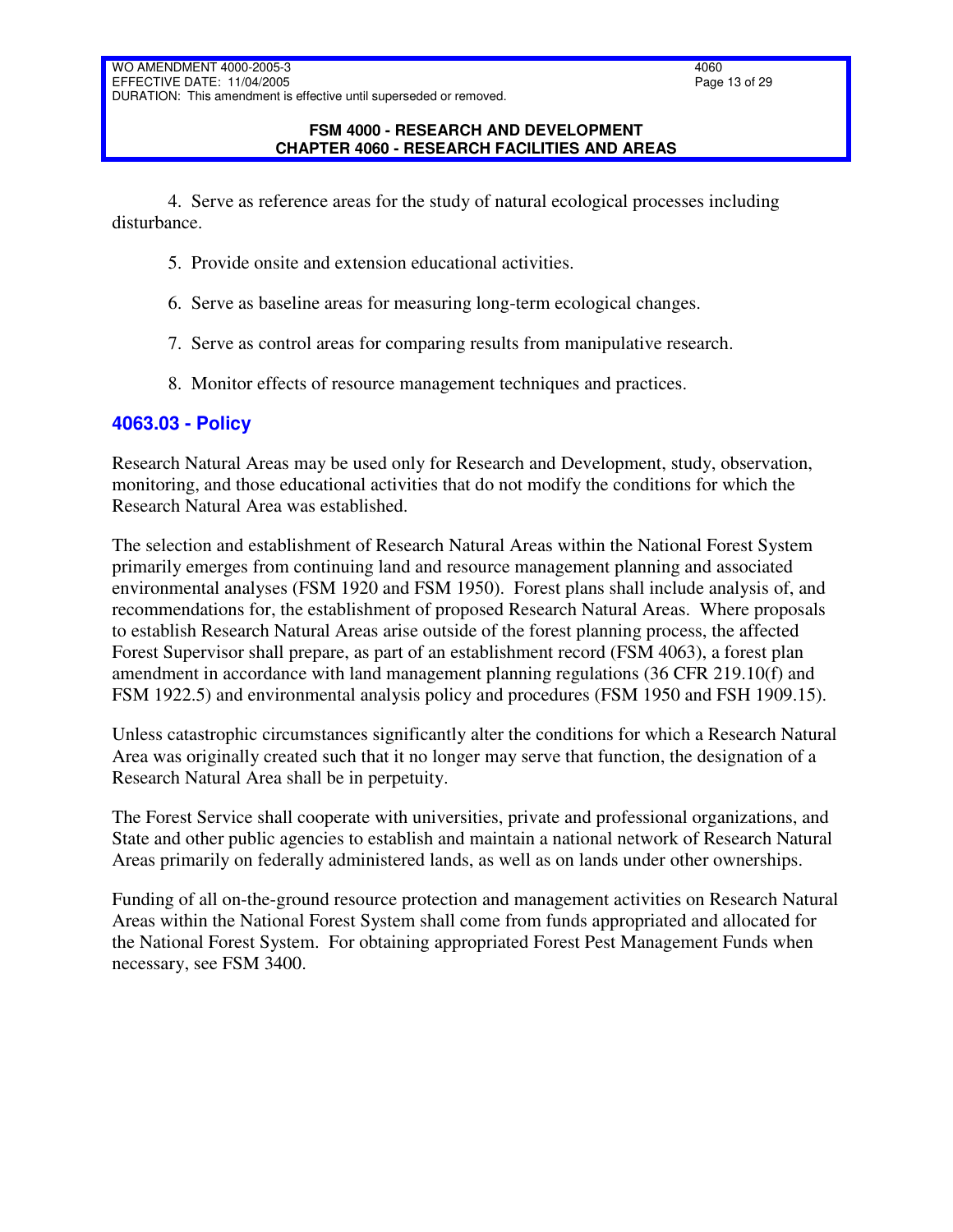#### **FSM 4000 - RESEARCH AND DEVELOPMENT CHAPTER 4060 - RESEARCH FACILITIES AND AREAS**

## <span id="page-13-0"></span>**4063.04 - Responsibility**

### <span id="page-13-1"></span>**4063.04a - Washington Office**

1. Chief. The Chief reserves the authority to determine what important forest, aquatic, and range types are needed for a national network of Research Natural Areas (36 CFR 251.23), and to maintain quality among the Regions and Stations in the establishment and management of Research Natural Areas through oversight and common standards.

2. Deputy Chiefs. The Deputy Chief for Research and Development and the Deputy Chief for National Forest System have the responsibility to review the Research Natural Area program. As part of their review, the Deputy Chiefs are responsible for identifying important forest and range types needed for the national network of Research Natural Areas and recommending approval of these types to the Chief.

3. Responsible Staff Director. The Washington Office, Director of Vegetation Management and Protection Research Staff is responsible for maintaining a national record of all Research Natural Areas.

#### <span id="page-13-2"></span>**4063.04b - Field Units**

1. Regional Foresters and Station Directors.

a. Approve New Research Natural Areas. It is the responsibility of Regional Foresters, with the concurrence of Station Directors, to approve all new Research Natural Areas and to sign the implementing designation order. This authority may not be redelegated.

b. Establish a Regional Research Natural Area Committee. It is the responsibility of Regional Foresters and Station Directors to establish a Regional Research Natural Area Committee (para. 2) to determine needs for Research Natural Areas within each Region and each National Forest and, with assistance from this committee, to prepare an establishment record for each recommended Research Natural Area (FSM 4063.41). In consultation with Forest Supervisors and District Rangers, Station Directors have authority to approve all management plans and to oversee and coordinate approved research on all Research Natural Areas, except for those Research Natural Areas in congressionally designated areas (FSM 4063.05).

c. Concur on Issuance of Mineral Leases. The authority to concur in issuance of mineral leases including access to Research Natural Areas on National Forest System lands is reserved to the Regional Forester, in consultation with and with the concurrence of the Station Director.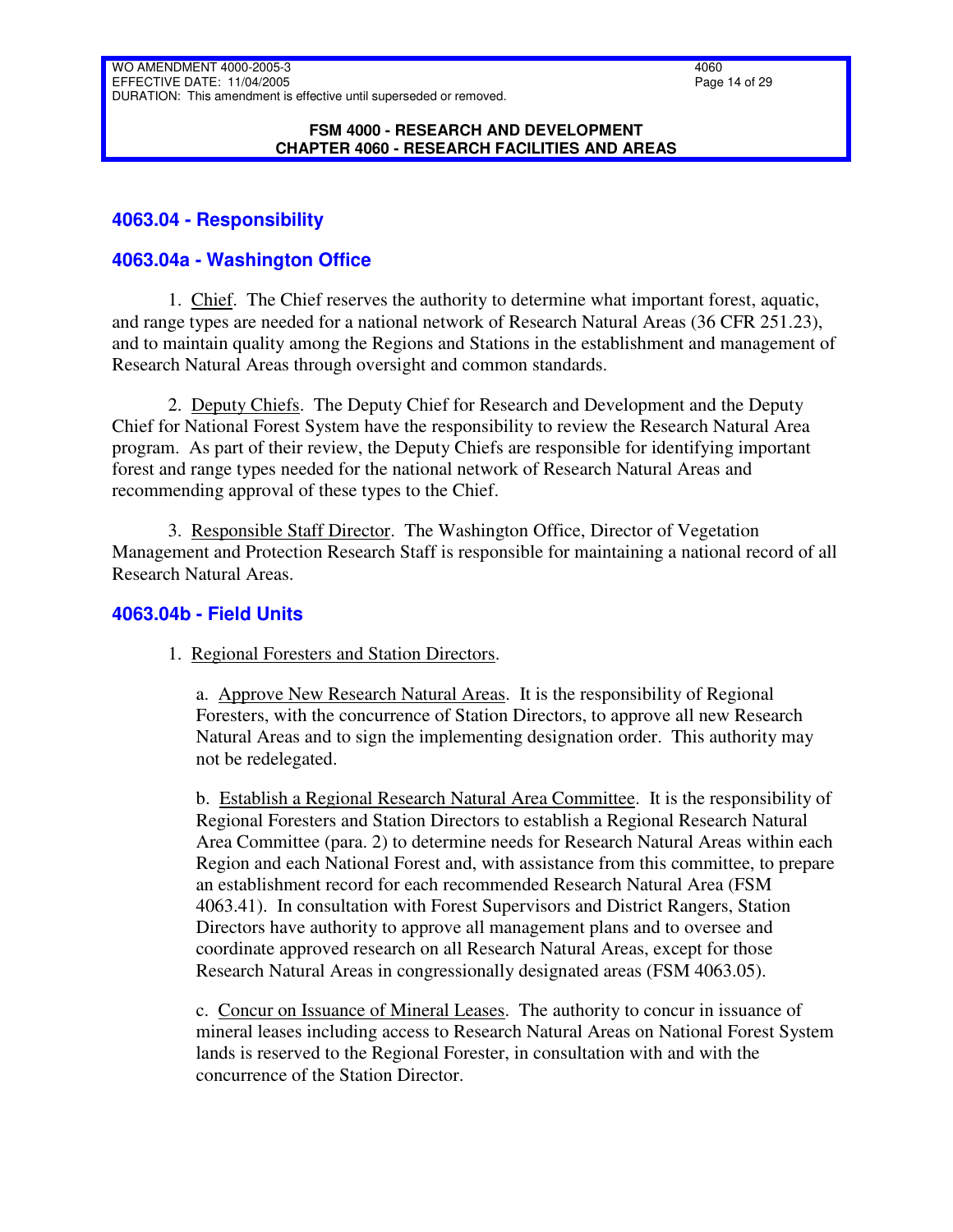d. Approve Management Plans and Oversee and Coordinate Research on Research Natural Areas in Congressionally Designated Areas. The authority to approve management plans and to oversee and coordinate approved research on Research Natural Areas in congressionally designated areas (FSM 4063.05) rests with Regional Foresters (FSM 2323.04c). In exercising this authority, they have the responsibility to coordinate plans for research with Station Directors. The Regional Forester, with the concurrence of the appropriate Station Director, has the responsibility to prepare recommendations to the Chief for any proposed Federal mineral, oil, and gas leases on Research Natural Areas that are acquired land (FSM 2820) and on any oil and gas lease on National Forest System lands created from the public domain.

e. Approve Plans for Temporary Gauging Stations and Instrument Shelters. Only the Station Director, after consultation with the Forest Supervisor (para. 4), has the responsibility to approve plans for temporary gauging stations and instrument shelters (FSM 4063.31).

f. Establish and Maintain a System for Archiving Data and Reports from Research Natural Areas. The Station Director has the responsibility to establish and maintain a system for archiving data and reports from Research Natural Areas in a manner that facilitates the exchange and transfer of information among Stations, scientists, and the National Forest System.

2. Regional Research Natural Area Committee. This committee is composed of federal employees appointed by the Regional Foresters and Station Directors (para. 1b). It is the responsibility of this committee to identify the need for Research Natural Areas on National Forest System lands and to ensure that prospective areas are identified in the forest planning process. Upon approval of a forest plan and obtaining results of subsequent surveys of the area, the committee recommends to the Regional Forester and Station Director the establishment of Research Natural Areas and assists in the preparation of establishment records.

3. Research and Development Project Leaders and Program Managers. It is the responsibility of Project Leaders and Program Managers, as appropriate, to coordinate with Forest Supervisors on any planned research activities within, and adjacent to, Research Natural Areas.

4. Forest Supervisors. It is the responsibility of Forest Supervisors to:

a. Execute approved management plans for Research Natural Areas.

b. Administer, manage, and protect Research Natural Areas.

c. Coordinate. Coordinate with the Station Director or Director's designee to implement needed changes in management or protection.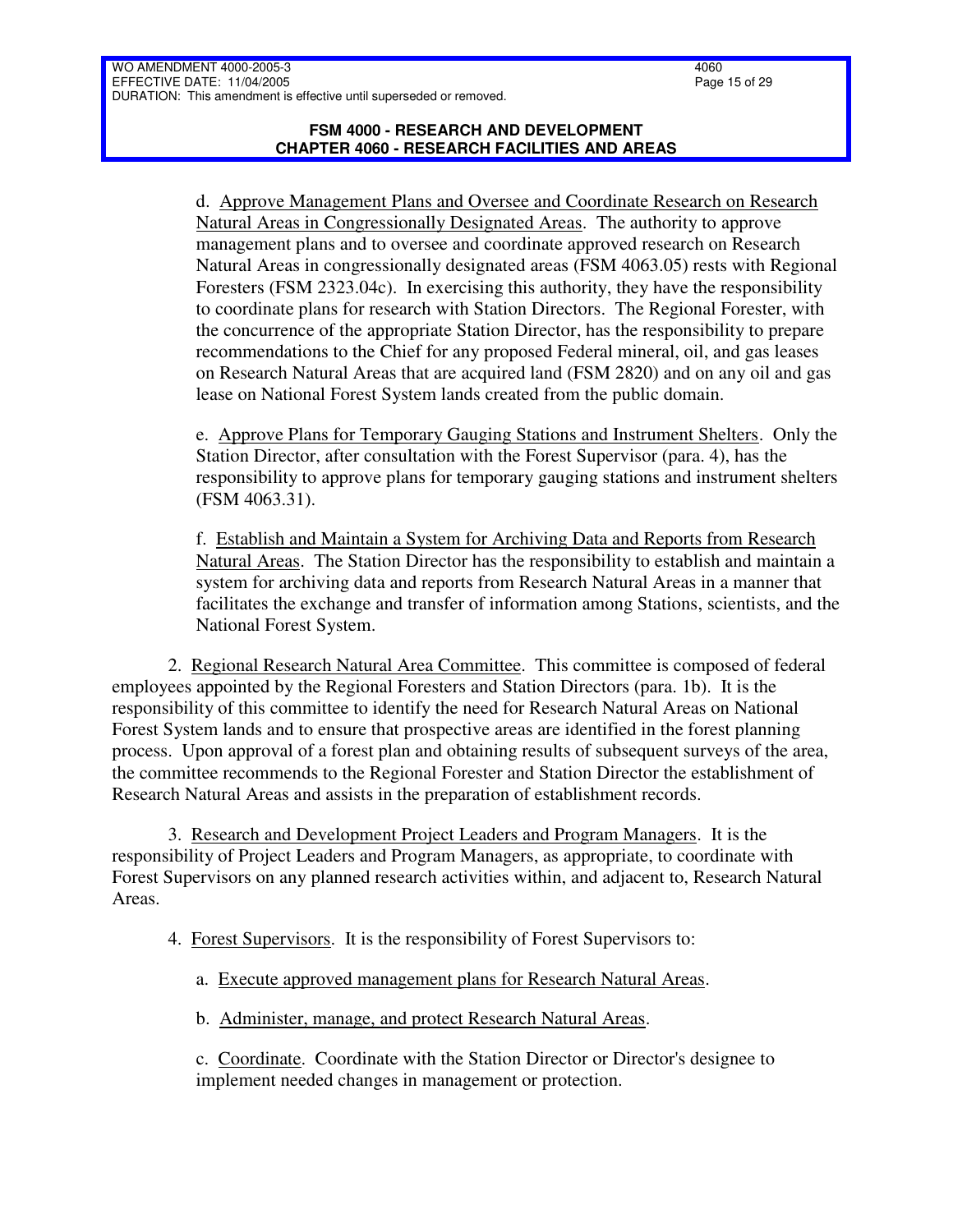#### **FSM 4000 - RESEARCH AND DEVELOPMENT CHAPTER 4060 - RESEARCH FACILITIES AND AREAS**

The authority to approve mining plans of operations is reserved to the Forest Supervisor in consultation with, and concurrence of, the Station Director.

5. District Rangers. District Rangers are responsible for direct administration, protection, and, in accordance with approved forest plans and/or project prescriptions, management of established Research Natural Areas.

## <span id="page-15-0"></span>**4063.05 - Definitions**

Research Natural Area. As defined by the Federal Committee on Ecological Reserves (FSM 4063.43, para.1):

> **A physical or biological unit in which current natural conditions are maintained insofar as possible. These conditions are ordinarily achieved by allowing natural physical and biological processes to prevail without human intervention. However, under unusual circumstances, deliberate manipulation may be utilized to maintain the unique feature that the Research Natural Area was established to protect.**

Special Management Areas. Certain lands within the National Forest System designated administratively or by Congress for special management consideration. Examples of administratively designated areas include Archeological Areas, Historical Areas, Geological Areas, Scenic Areas, National Recreation Trails, and Research Natural Areas. Examples of Congressional designations include Wilderness, National Primitive Areas, National Recreation Areas, National Scenic-Research Areas, National Scenic Trails, and National Historic Trails.

## <span id="page-15-1"></span>**4063.1 - Size Standards**

Research Natural Areas must be large enough to provide essentially unmodified conditions within their interiors which are necessary in accordance with the objectives stated in the establishment record (FSM 4063.02), and to protect the ecological processes, features, and/or qualities for which the Research Natural Areas were established. Landscape-scale Research Natural Areas that incorporate several ecosystem elements are ideal, where feasible.

## <span id="page-15-2"></span>**4063.2 - Selection**

Whenever possible, select proposed areas that show no evidence of major disturbances by humans, such as livestock grazing or timber cutting, for the past 50 years. Where possible, select entire small drainages because they maintain interrelationships of terrestrial and aquatic systems. These are particularly valuable as baseline areas for Research and Development and monitoring because they are easier to delineate and protect on the ground.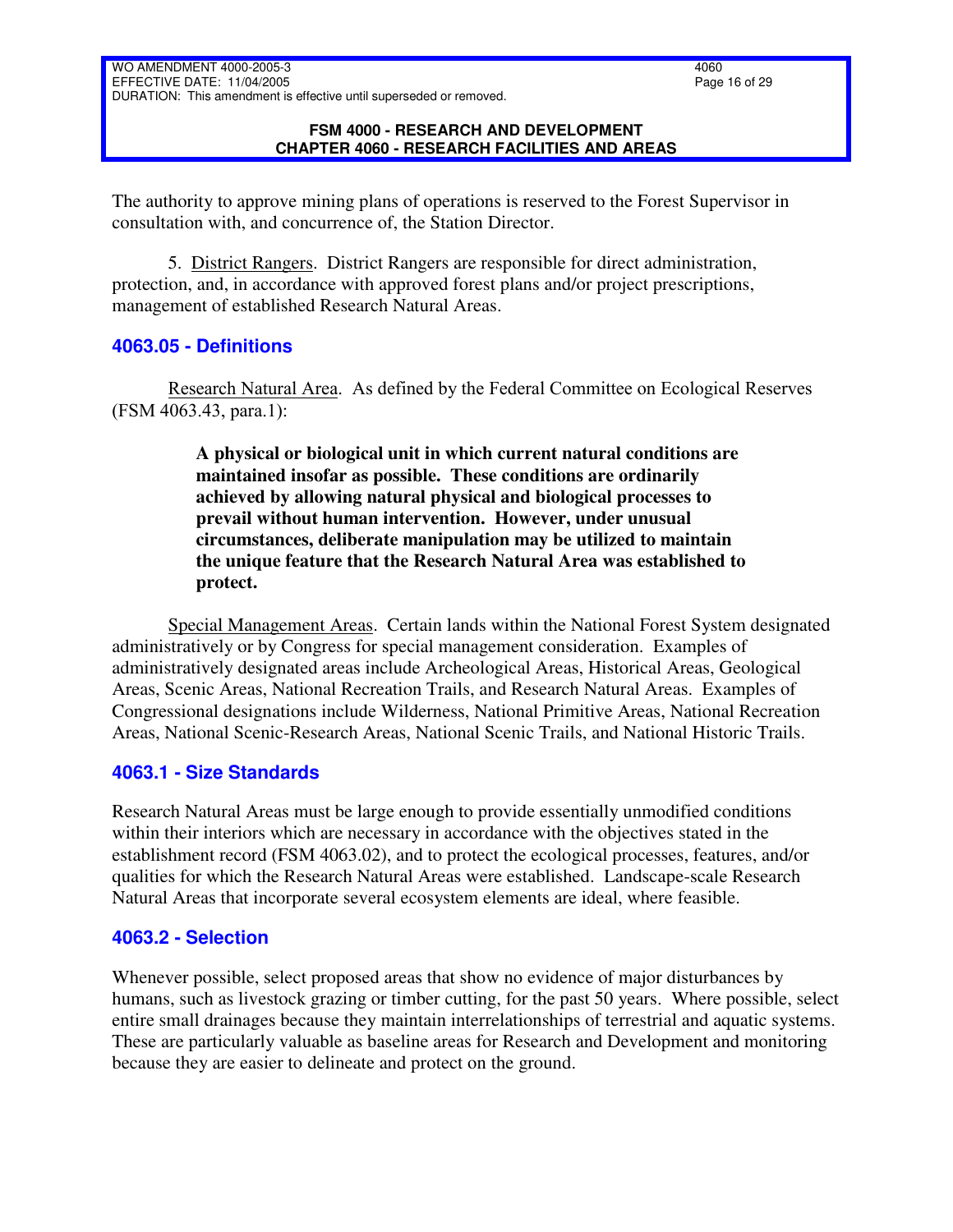#### **FSM 4000 - RESEARCH AND DEVELOPMENT CHAPTER 4060 - RESEARCH FACILITIES AND AREAS**

In the selection of representative areas, a pristine condition is the goal. However, when candidate areas in a pristine condition are unavailable, then areas that reflect the pristine condition as closely as possible may be selected.

In certain geographic regions and in certain community types, it may be impossible to find candidate areas not containing exotic plant or animal life. Under these circumstances, the best available area that qualifies in all other respects should be chosen.

Failure to withdraw an area from mineral entry should not be viewed as a deterrent to selection and establishment of a desirable Research Natural Area (FSM 4063.35).

## <span id="page-16-0"></span>**4063.21 - Mapping and Recordation**

Ensure that the boundaries of Research Natural Areas are clearly identifiable in the field and in the establishment record. Accurately depict boundaries ideally with a surveyor's legal description on maps that are used for Forest Service Research and Development and administrative purposes. All Research Natural Area boundaries should be accurately depicted in the land status record system (FSM 5590) to guarantee that Forest staffs are aware of their locations.

### <span id="page-16-1"></span>**4063.3 - Protection and Management Standards**

Standards for protection and management of a Research Natural Area must support and promote the basic objectives and purposes of establishing the area. Ensure that the establishment record clearly states the objectives for establishing the area and identifies the special values for which the area is being recognized (FSM 4063.41). In addition, comply with the standards described in paragraphs 1-7.

1. Ecological Processes. The prime consideration in managing Research Natural Areas is maintenance of natural conditions and processes. To the extent practicable, protect Research Natural Areas against human activities that directly or indirectly modify the integrity of the ecological processes.

2. Logging and Wood Gathering. Do not permit logging or wood gathering activities in Research Natural Areas unless required for restoration of an area to natural conditions.

3. Livestock. In Research Natural Areas where livestock grazing is not part of the management prescription, the Regional Forester and Station Director have the responsibility, as appropriate, to establish a level of acceptable casual or incidental livestock use that can be tolerated and is consistent with the management prescription for the Research Natural Area (4063.04b). Where grazing is needed to establish or maintain vegetative communities, define objectives for grazing.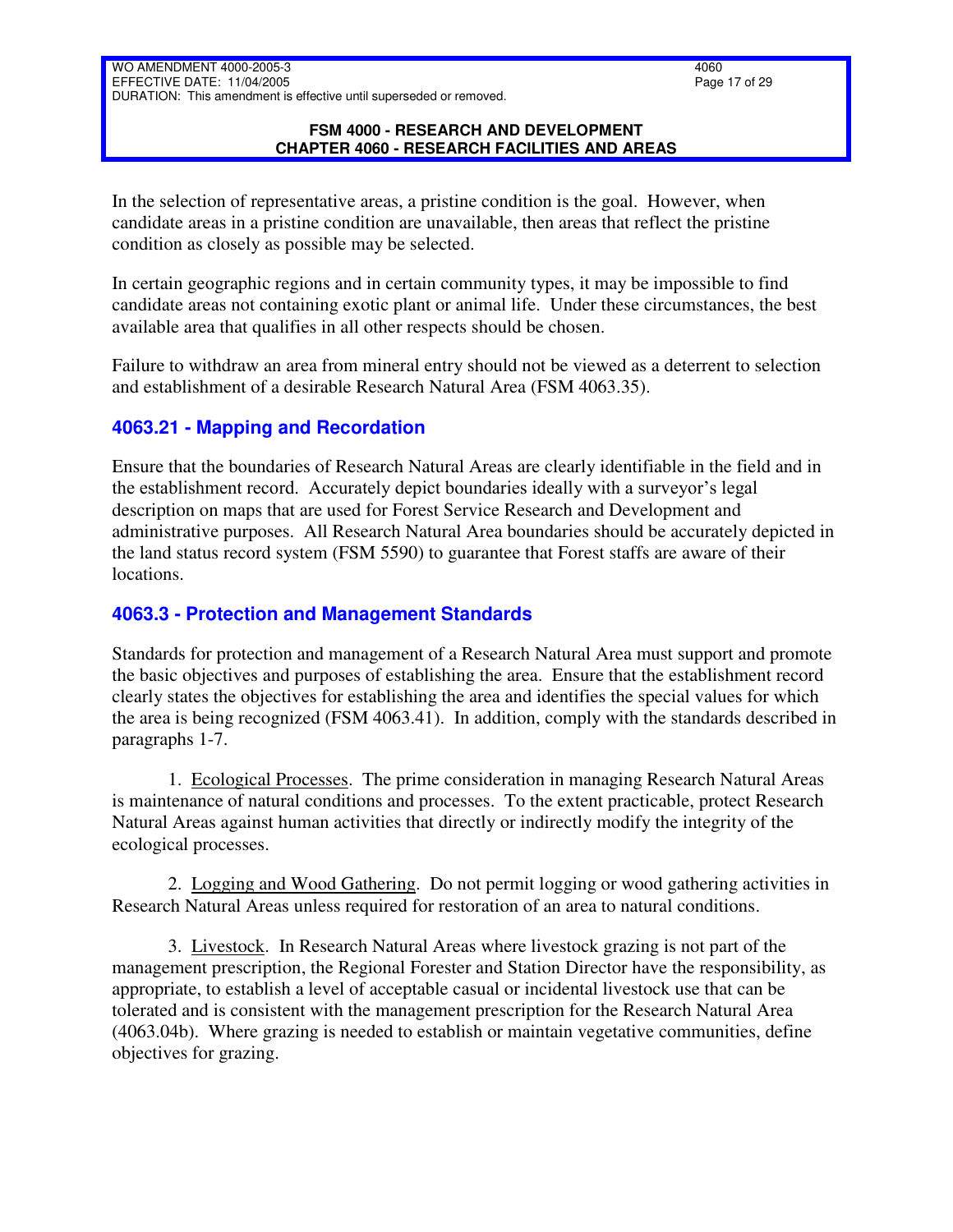4. Exotic Plants and Animal Life. Remove exotic plants or animals to the extent practicable. Where pest management activities are prescribed, they shall be as specific as possible against target organisms and induce minimal impact to other components of the ecosystem. The release of biological control organisms for exotic species control should be carefully considered to avoid the introduction of other exotic species.

5. Recreational Use. Recreational use should be restricted or prohibited if such use threatens or interferes with the objectives or purposes for which the Research Natural Area is established.

6. Special Orders. Where special orders are needed to limit, restrict, or control specific activities such as camping, seasons of use or other uses, that are not compatible with the objectives of the Research Natural Area, the Forest Supervisor issues orders pursuant to 36 CFR Part 261, Subpart B, to protect an area's features. Any such orders shall incorporate the special closure provisions of 36 CFR 261.53. (See FSM 5353 for penalties applicable to violations of orders.)

7. Roads, Trails, Fences, Signs, or Buildings. Do not permit new roads, trails, fences, or signs on an established Research Natural Area unless they contribute to the objectives or to the protection of the area. Boundary fencing is permitted for protection against livestock or excessive human use. Buildings are not permitted. In rare instances, temporary gauging stations and instrument shelters may be desirable. Follow procedures set forth at FSM 4063.31 for authorizing temporary physical improvements.

# <span id="page-17-0"></span>**4063.31 - Authorizing Temporary Physical Improvements**

In approving plans for temporary gauging stations and instrument shelters (FSM 4063.04b), the Station Director ensures that these plans specifically fix the tenure of the facility, list actions to be taken, assign time limits for completion of actions, and identify parties responsible for returning disturbed areas to a natural condition.

# <span id="page-17-1"></span>**4063.32 - Resource Protection Guidelines**

Specific management direction for Research Natural Areas must contain measures to address fire, insect, disease, and animal activity. As a general guide, extinguish as quickly as possible fires that endanger Research Natural Areas using means that would cause minimal damage to the area (FSM 4063.41). Allow natural fires to burn only within a prescription designed to accomplish objectives of the specific natural area. Take no actions against endemic insects, diseases, wild plants, or animals unless the Regional Forester and Station Director deem such action necessary to protect the features for which the Research Natural Area was established or to protect adjacent resources. If exotic plants or animals have been introduced into an established Research Natural Area, the Station Director and the Regional Forester exercise control measures that are in keeping with established management principles and standards to eradicate them, when practical (FSM 4063.3).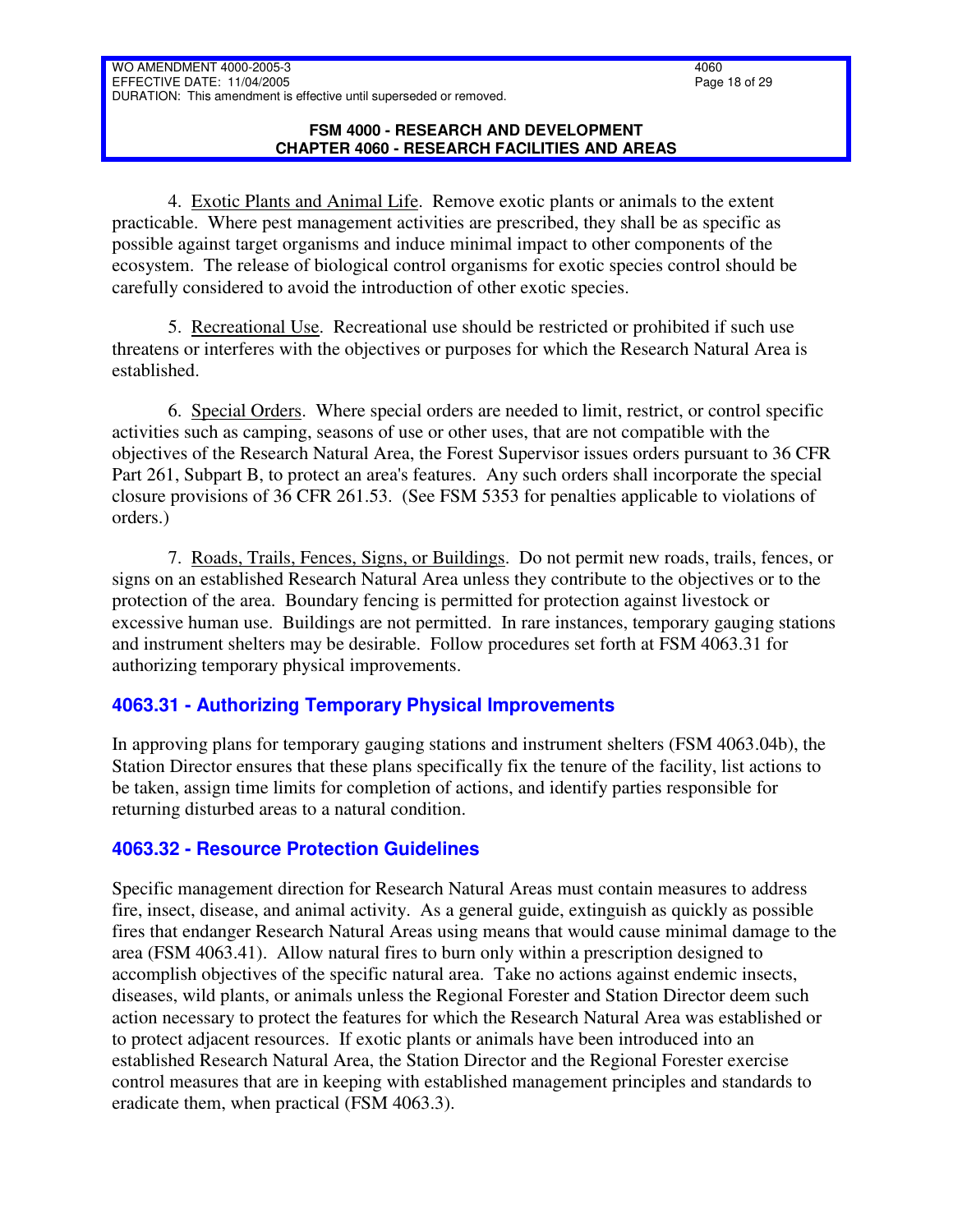#### **FSM 4000 - RESEARCH AND DEVELOPMENT CHAPTER 4060 - RESEARCH FACILITIES AND AREAS**

In protecting Research Natural Areas within congressionally designated areas (FSM 4063.05), the management direction for the Research Natural Area must meet statutory mandates (FSM 1920).

Follow the provisions set forth in FSM 2360 where the Research Natural Area is likely to involve cultural resources listed in the National Register of Historic Places.

# <span id="page-18-0"></span>**4063.33 - Scientific and Educational Use**

Encourage the use of Research Natural Areas by responsible scientists and educators. Do not authorize educational use of the Research Natural Area if it is probable that such use will cause unacceptable impact on the values for which the Research Natural Area was established.

As with all Research and Development proposals (FSM 4070), all proposals for research in Research Natural Areas must be approved by the Station Director. Scientists interested in using a Research Natural Area must provide the appropriate Station Director with a description of the research activity planned. With respect to non-Forest Service scientists, Station Directors have the authority to approve study plans proposed by non-Forest Service scientists and execute cooperative agreements, where appropriate. The scientist must provide the Station Director and Regional Forester with copies of all data, reports, and publications resulting from the research including theses, dissertations, articles, monographs, and so forth. The final report on the results of the research project shall be submitted to the Forest Service no later than 1 year following completion of the research.

Access to a Research Natural Area by parties external to the Forest Service may be authorized and approved by the District Ranger and shall conform to conditions specified in approved study plans and/or cooperative agreements. For direction on research in wilderness areas, see FSM 2323.

Forest Service scientists shall cooperate in research conducted by non-Forest Service scientists, whenever possible, to keep informed as to the nature and progress of the work and to ensure that Research Natural Area values are maintained. Scientists conducting research on a Research Natural Area must file copies of all research data, reports, and other pertinent documents with the Station, Region, and Forest.

All scientists conducting investigations which involve the collection of flora and/or fauna in a Research Natural Area must, as a condition of approval by the Station Director (or Regional Forester in congressionally designated areas (FSM 4063.05)) to use the area: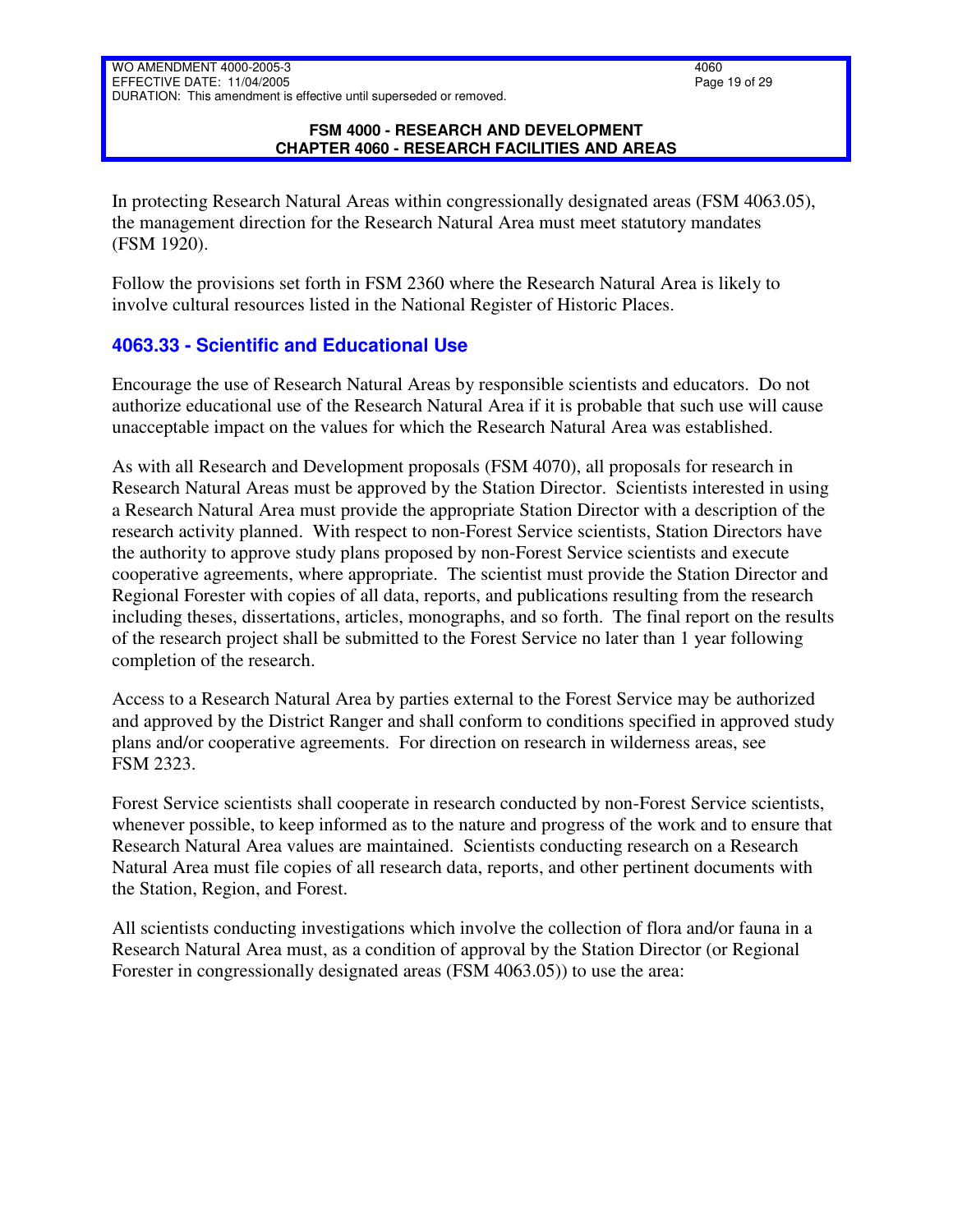#### **FSM 4000 - RESEARCH AND DEVELOPMENT CHAPTER 4060 - RESEARCH FACILITIES AND AREAS**

1. Obtain appropriate permits from State and Federal agencies.

2. Control collection of all species carefully, especially those that are endangered, threatened, or rare plants.

3. Collect and deposit voucher samples of plants in a herbarium.

## <span id="page-19-0"></span>**4063.34 - Vegetation Management**

Use only tried and reliable vegetation management techniques and then apply them only where the vegetative type would be lost or degraded without management. The criterion is that management practices must provide a closer approximation of the naturally occurring vegetation and the natural processes governing the vegetation than would be possible without management.

The Station Director, with the concurrence of the Forest Supervisor, may authorize management practices that are necessary for invasive weed control or to preserve the vegetation for which the Research Natural Area was created (FSM 4063.3). These practices may include grazing, control of excessive animal populations, or prescribed burning. Take extra care to protect undisturbed ecological climax conditions, such as old-growth forests.

## <span id="page-19-1"></span>**4063.35 - Withdrawal from Mineral Entry**

The Regional Forester may ask the Bureau of Land Management to withdraw a Research Natural Area from mineral entry after its establishment in conformance with section 204 of the Federal Land Policy and Management Act of 1976 (90 Stat. 2743, 43 U.S.C. 1701, FSM 2761, and FSM 4063.2).

## <span id="page-19-2"></span>**4063.36 - Mineral, Oil, and Gas Leases**

Proposals to offer Federal mineral, oil, and gas leases on Research Natural Areas are evaluated by the Regional Forester, with concurrence of the Station Director, using standards set forth in FSM 2820. The proposal with recommendation is forwarded by the Regional Forester to the Chief for the final decision.

## <span id="page-19-3"></span>**4063.37 - Surveying and Monumenting Boundaries**

Where a Research Natural Area boundary is on a Forest Service property line that adjoins a non-Forest Service ownership, this segment of the Research Natural Area boundary should be surveyed and monumented under the direction of the forest land surveyor.

## <span id="page-19-4"></span>**4063.4 - Establishment**

Document each recommended Research Natural Area with an establishment record, ecological evaluation, and NEPA environmental assessment (FSM 1950 and FSH 1909.15).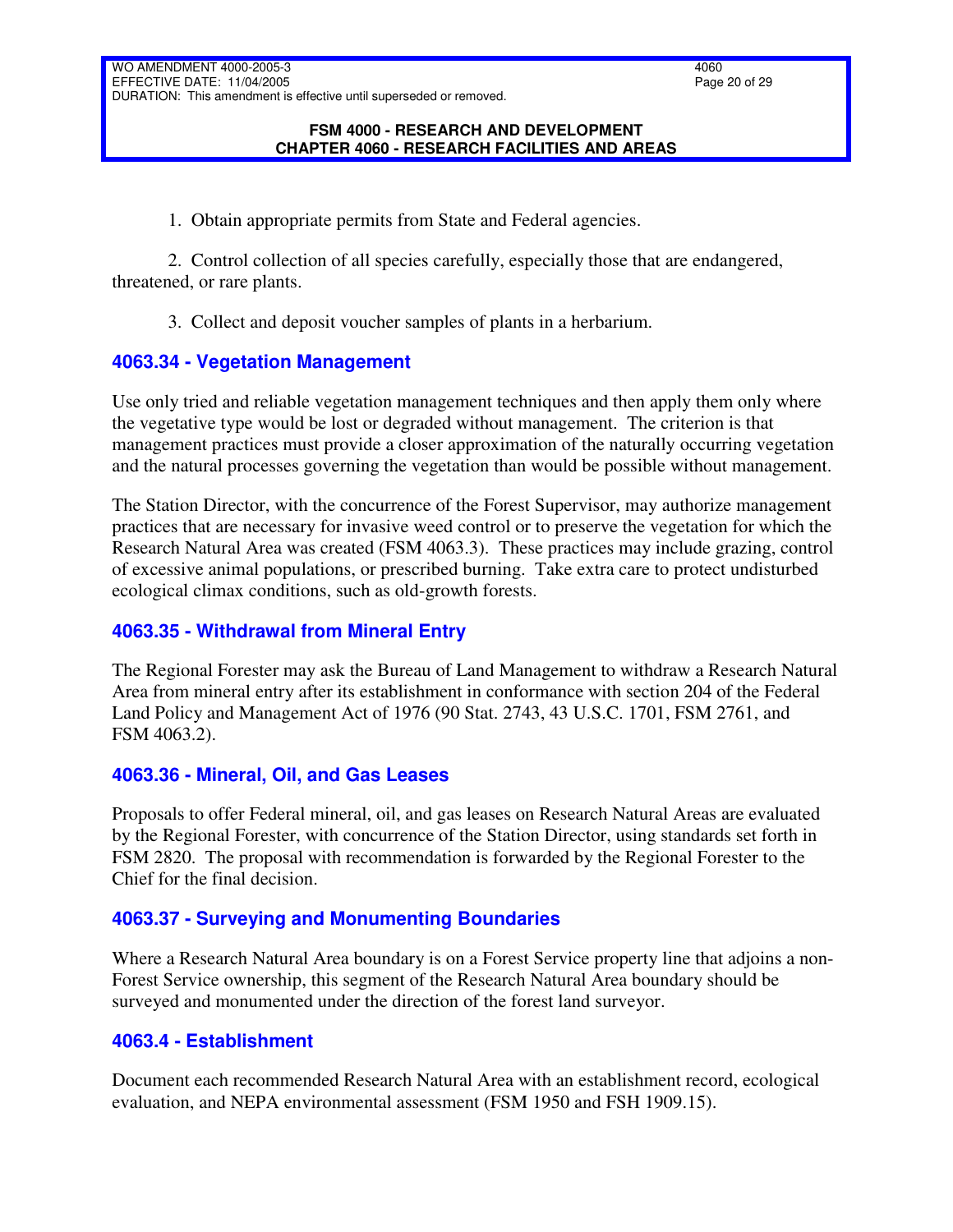#### **FSM 4000 - RESEARCH AND DEVELOPMENT CHAPTER 4060 - RESEARCH FACILITIES AND AREAS**

# <span id="page-20-0"></span>**4063.41 - Establishment Record Content**

Include all of the following information, in the sequence listed, in an establishment record for a recommended Research Natural Area. Where a particular item does not pertain to the recommended Research Natural Area, enter a brief statement explaining why it does not apply. Do not omit any item or leave the subject area blank. Use English units and then metric equivalents in parentheses throughout the record. Enclose the entire content in Form FS-6200-7, Manuscript Cover.

1. Identification Section. As a minimum, this section must include:

a. Title Page. Include the establishment record for (name of RNA) Research Natural Area within (name) National Forest, (county), (State). See FSM 4063.5, exhibit 01 for the format.

b. Location Map. A road or forest map showing the location of the RNA with respect to the nearest city and the ranger district office, with recommended access routes to the area.

c. Boundary Map. A United States Geological Survey 7 1/2 minute quad map, or a map at a scale approximating 2 inches per mile (32mm/km), showing boundaries and ownership status of the recommended area with roads and trails.

d. Legal Description. Government land office, metes and bounds system, or digital boundaries. Include the number of acres and hectares of the entire area. The boundary description should be reviewed and approved by a forest land surveyor and entered into the Forest Service Automated Land and Property Records System.

2. Administrative. Each Research Natural Area to be established must be documented with a signature page and a Designation Order.

a. Signature Page. See FSM 4063.5 Exhibit 02 for format.

b. Designation Order. This is a separate, written instrument by which the Regional Forester, with concurrence of the Station Director, officially designates an area as a Research Natural Area.

Prepare a Designation Order using the language and format consistent with FSM 1950 and FSH 1909.15 for Research Natural Areas both within and outside of congressionally designated areas.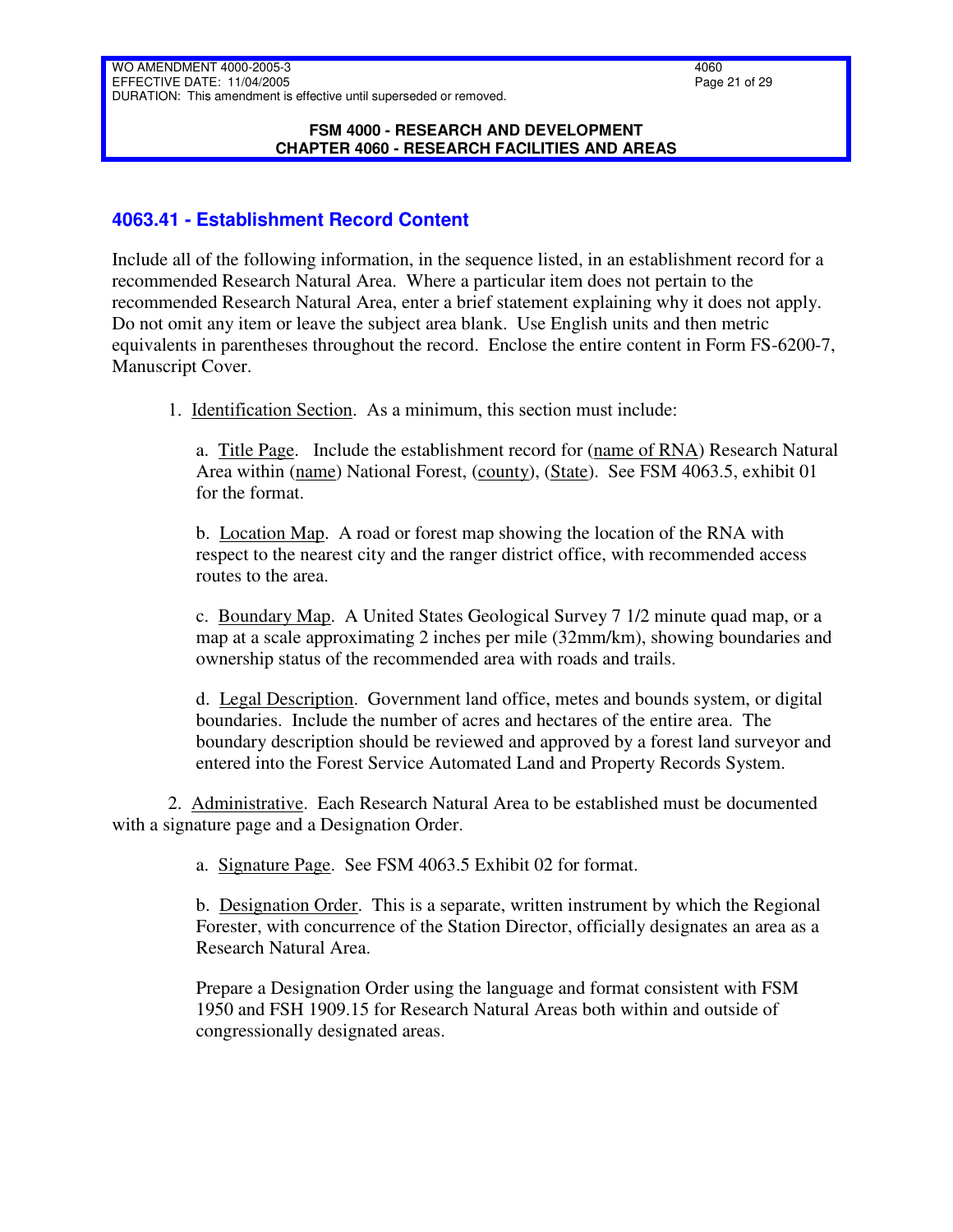Decisions made to establish a Research Natural Area are subject to administrative appeal under Title 36, Code of Federal Regulations, Part 217 (36 CFR Part 217). Publish notice of the decision as required by 36 CFR 217.5.

3. Text.

a. Introduction. Include historical background, uses, and ownership. Identify if the proposed area is within designated wilderness, wild and scenic river, national recreation area, or other congressionally designated areas (FSM 4063.05).

b. Justification Section.

(1) Justification Statement. Explain why the recommended Research Natural Area is worthy of consideration.

(2) Principal Distinguishing Features. Briefly describe the distinguishing features of the Research Natural Area with emphasis on the terrestrial and aquatic communities, geology, flora, and fauna. This modest ecological description should briefly provide information on vegetation type, habitat characteristics, threatened and endangered species, and so forth.

(3) Objectives. State the objectives that are to be achieved with this Research Natural Area. The objectives should be based upon the elements and values that the area contains and should reflect how the Research Natural Area can best serve the objectives listed under FSM 4063.02.

c. Land Management Planning. Indicate whether or not the Research Natural Area was included in the analysis and recommendations section in the Forest Plan (Land and Resources Management Plan). If not, refer to the Forest Plan amendment when making the recommendation.

d. Management Prescription. Identify management prescriptions designed to ensure maintenance of the objectives for which the Research Natural Area is recommended to be established. (Include prescription information from the Forest Plan.)

e. Use or Control of Fire and Grazing. If such practices as prescribed burning and livestock grazing are to be used to maintain ecological conditions, describe those practices and explain their use. Include the prescription for fire in and near the Research Natural Area, the use of prescribed fire, and the control of natural fire. If parts of the Research Natural Area are assigned for eventual prescribed burning, describe these as well as areas assigned for permanent protection from fire. To control fire within Research Natural Areas, use those methods that cause the least disturbance. Normally, do not use methods that employ machinery.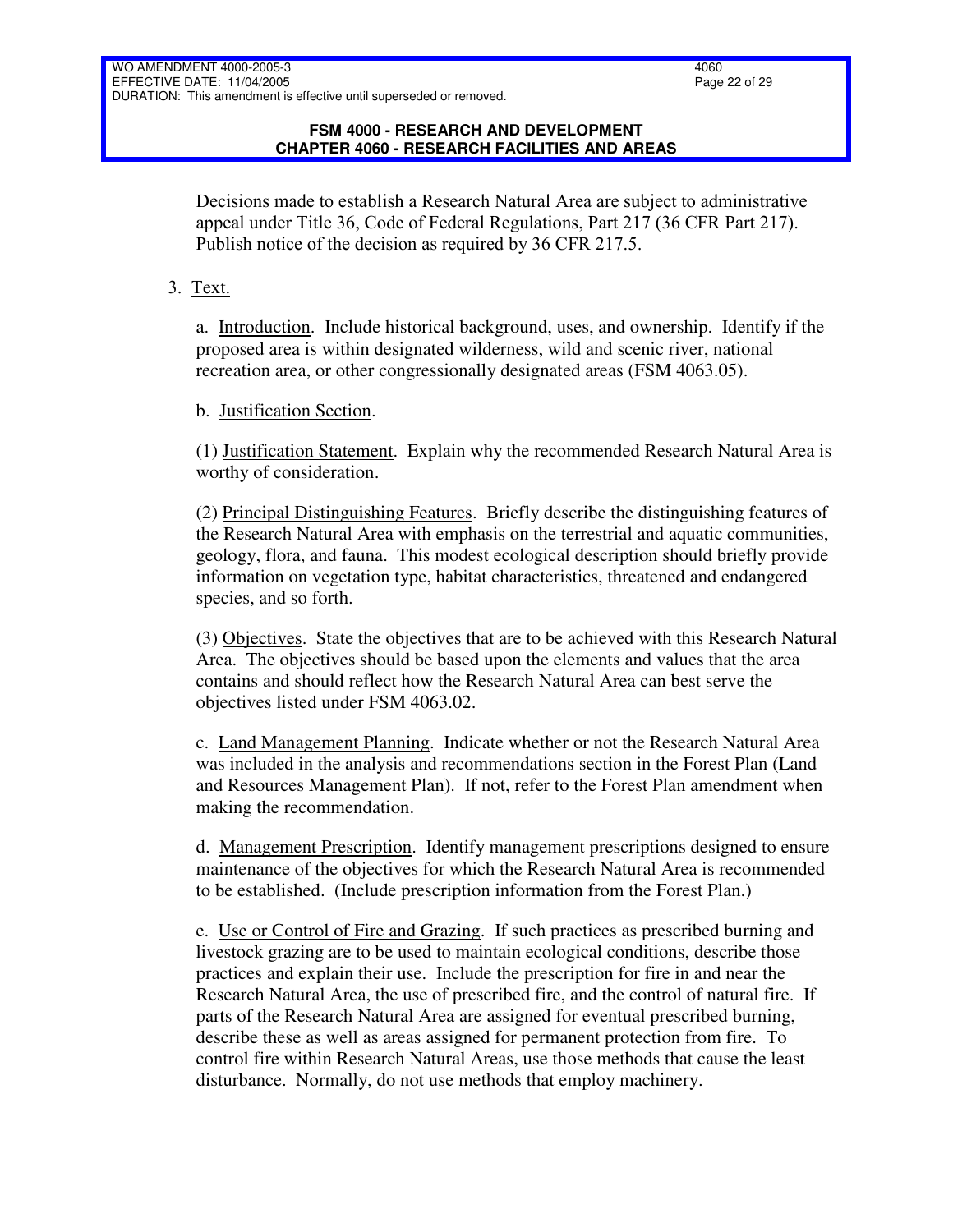In developing the prescription for fire, consider the role of natural fire in sustaining or managing the vegetation. The prescribed fire should be conducted to mimic natural conditions.

f. Appendices. Document needed natural diversity elements; include approximate pages from forest plans, regional guides, and environmental impact statements. Include the ecological evaluation (FSM 4063.41, para. 4).

4. Ecological Evaluation.

The ecological evaluation, to be included as an appendix to the establishment record, provides the initial baseline information for the Research Natural Area, serves as a source of data for reports on the Research Natural Area program, provides information to researchers seeking appropriate research program, and provides information to researchers seeking appropriate research sites or projects. At a minimum, the evaluation should include the following:

- a. Physical Site Description and Climatic Conditions.
- (1) Location (forest, district, and county, by latitude/longitude).
- (2) Size in acres/hectares.
- (3) Elevation range.
- (4) Access to the site.

(5) Climatic data. Obtain temperature and precipitation information from the nearest weather station. Identify the name and location of the station, also. If local climatic conditions vary greatly from the nearest weather station, ensure this is stated, also.

b. Ecological Description.

(1) Eco-region (to the lowest level of detail currently available).

(2) Detailed descriptions and approximate size in acres/hectares of the plant community types on the site, including potential climax types. Use an accepted regional or statewide classification system for the description and include a map of the plant communities using the same classification system. Also, provide descriptions and extent of plant communities following the National Vegetation Classification System published by the National Geographic Data Committee.

(3) Description of the values of the Research Natural Area.

(a) Flora list, by both common and scientific names.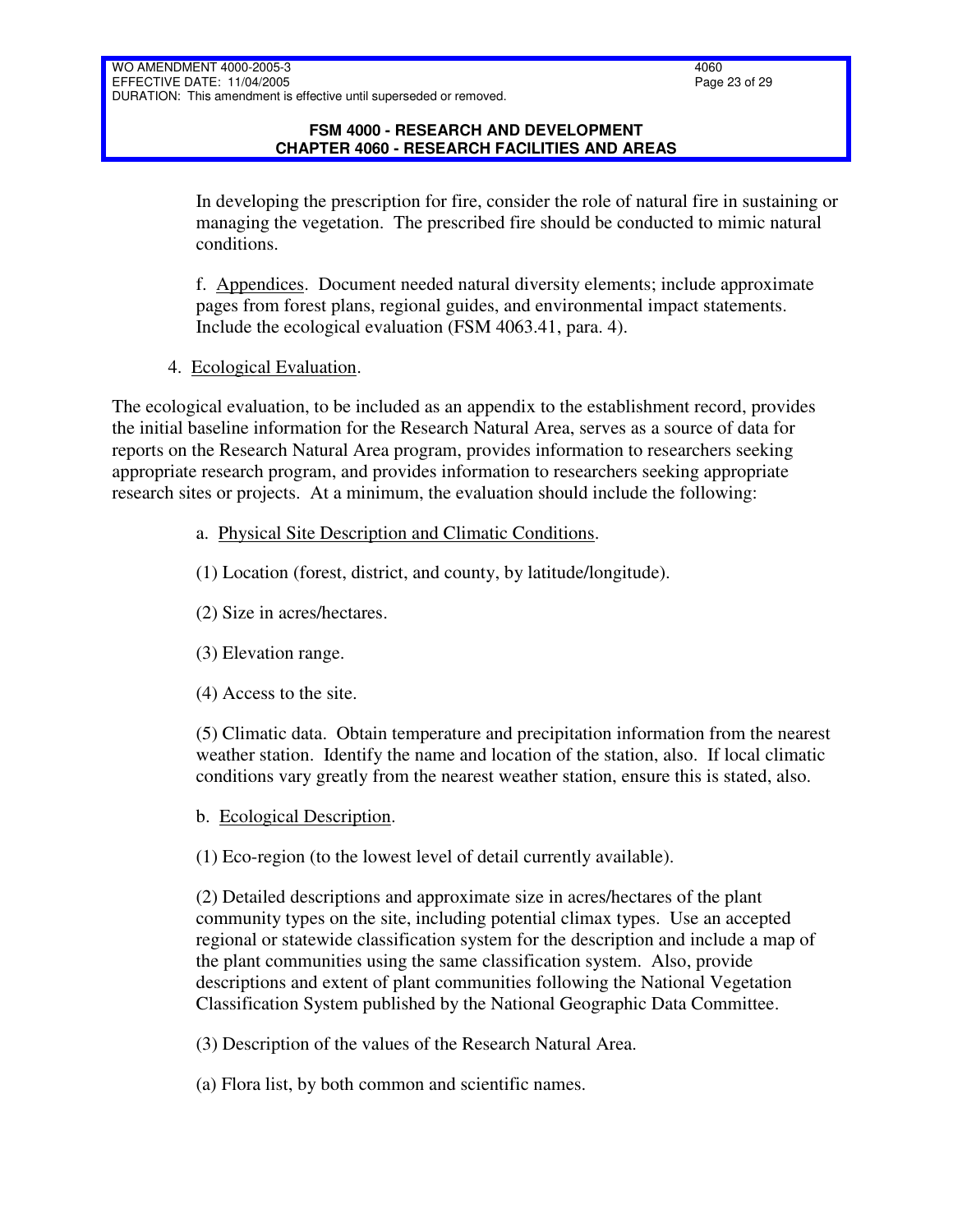(b) Fauna list (those species actually observed), by both common and scientific names.

- (c) Geology.
- (d) Soils.
- (e) Topography.
- (f) Aquatic/riparian.
- (g) Rare, threatened, endangered, or sensitive species.
- (h) List of rare elements and rare plant communities.

c. Resource Information. Describe in detail known information about the following resources, especially from the vantage of potentially conflicting uses.

- (1) Minerals.
- (2) Grazing.

(3) Plants (including timber and special forest products).

- (4) Watershed values.
- (5) Recreation use.
- (6) Wildlife.

(7) Transportation/road system.

d. Historical Information. Include, in this section, known information regarding the following:

(1) Research/education use and interest: history of establishment.

- (2) Cultural/heritage.
- (3) Disturbance history.
- (4) Occurrence of exotic species.
- e. Other Information.
- (1) Any permanent research plots and/or photo points.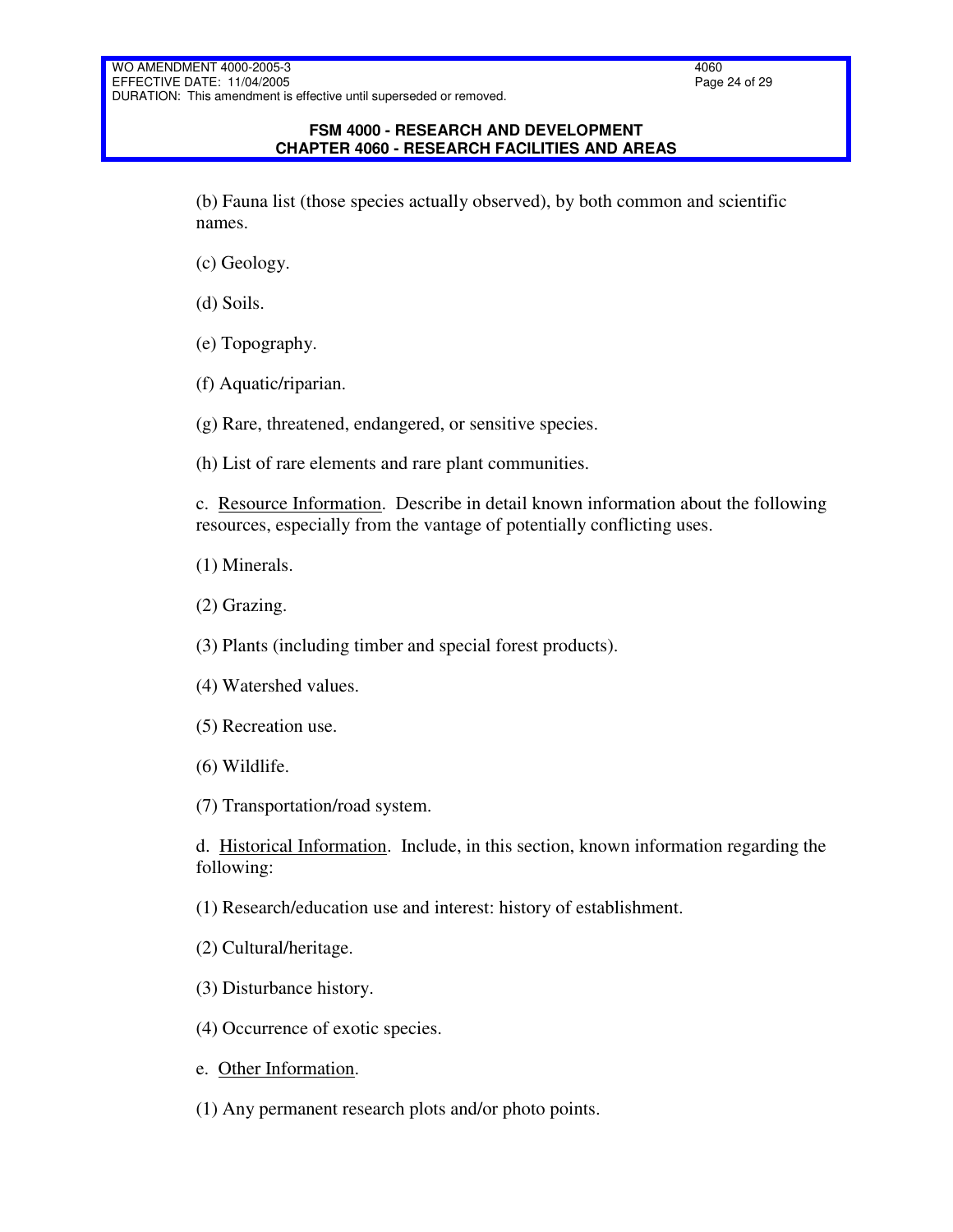(2) Bibliography. Include journal articles or publications that have resulted from study conducted on the site and all literature cited in the report. Cite any important reports which describe the various aspects of the area (flora, fauna, geology, history, soils, and so forth).

(3) Potential research topics.

f. Evaluation of Specific Management Recommendations on the Research Natural Area.

(1) Potential or existing conflicts; principal management issues.

(2) Special management area if the Research Natural Area is within one.

g. Photographs. Photographs may be included. However, ensure that each photograph is clearly labeled. The location of the negative should be noted, also.

# <span id="page-24-0"></span>**4063.42 - Assembly, Approval, and Filing**

To avoid confusion and ensure consistency in the assembly, approval, and filing of the establishment record content for a recommended Research Natural Area, follow these guidelines:

1. Assembly. The original and 2 copies of the establishment record for recommended Research Natural Areas should be assembled (Form FS-6200-7). The original must include all original material, including maps and photographs, and a signed signature page (FSM 4063.5, ex. 01). In the completed package, fasten maps and photographs to the left inside of the manuscript cover, attach all other materials on the right side with the signature page on top, and place the designation order on the outside of the manuscript cover.

2. Approval. The designation order, signed and dated by the Regional Forester, with concurrence of the Station Director, indicates approval for the establishment of the recommended Research Natural Area.

3. Filing. Send the original establishment record to the Washington Office Director of the Vegetation Management and Protection Research Staff where it is filed. Ensure that one of the copies, including the signed designation order, is retained by the Regional Forester and the other one by the Station Director. The Regional Forester should also ensure that the designation order is noted in the landownership record at the Regional Office (FSM 5491.24).

The appropriate Station Director or Regional Forester ensures that a copy of the establishment record is sent to the Forest Supervisor, District Ranger, and Research Project Leader, or equivalent, of the recommended Research Natural Area for their permanent files. For Research Natural Areas within wilderness, a copy of the establishment record should be attached to the management direction document for that wilderness.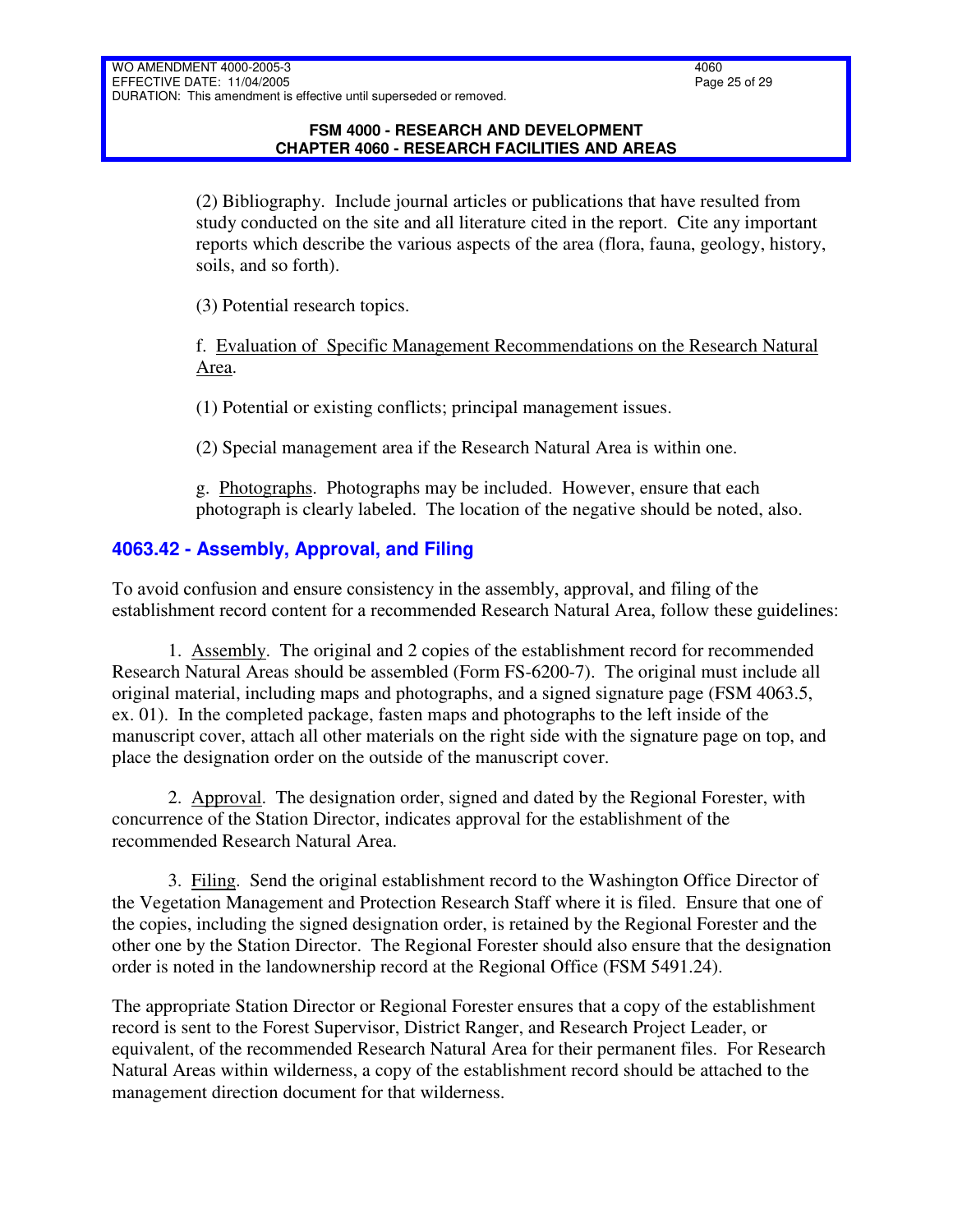#### **FSM 4000 - RESEARCH AND DEVELOPMENT CHAPTER 4060 - RESEARCH FACILITIES AND AREAS**

### <span id="page-25-0"></span>**4063.43 - References**

1. Federal Committee on Ecological Reserves. 1977. A Directory of Research Natural Areas on Federal Lands of the United States of America. Washington, DC: U.S. Department of Agriculture, Forest Service. 280p.

2. Federal Geographic Data Committee. 1997. Vegetation Classification Standard. Vegetation Subcommittee, Federal Geographic Data Committee, Washington, DC. FGDC-STD-005. 60 p.

### <span id="page-25-1"></span>**4063.44 - Revision of Boundaries or Disestablishment**

Use the same procedures for revising the boundaries of, or disestablishing, for a Research Natural Area as those used for forest and range experimental areas (FSM 4062.3 and FSM 4062.4).

### <span id="page-25-2"></span>**4063.5 - Exhibits**

See the following exhibits for implementing the establishment and management policy of Research Natural Areas:

- 1. Exhibit 01 Title Page.
- 2. Exhibit 02 Signature Page for Research Natural Area Establishment Record.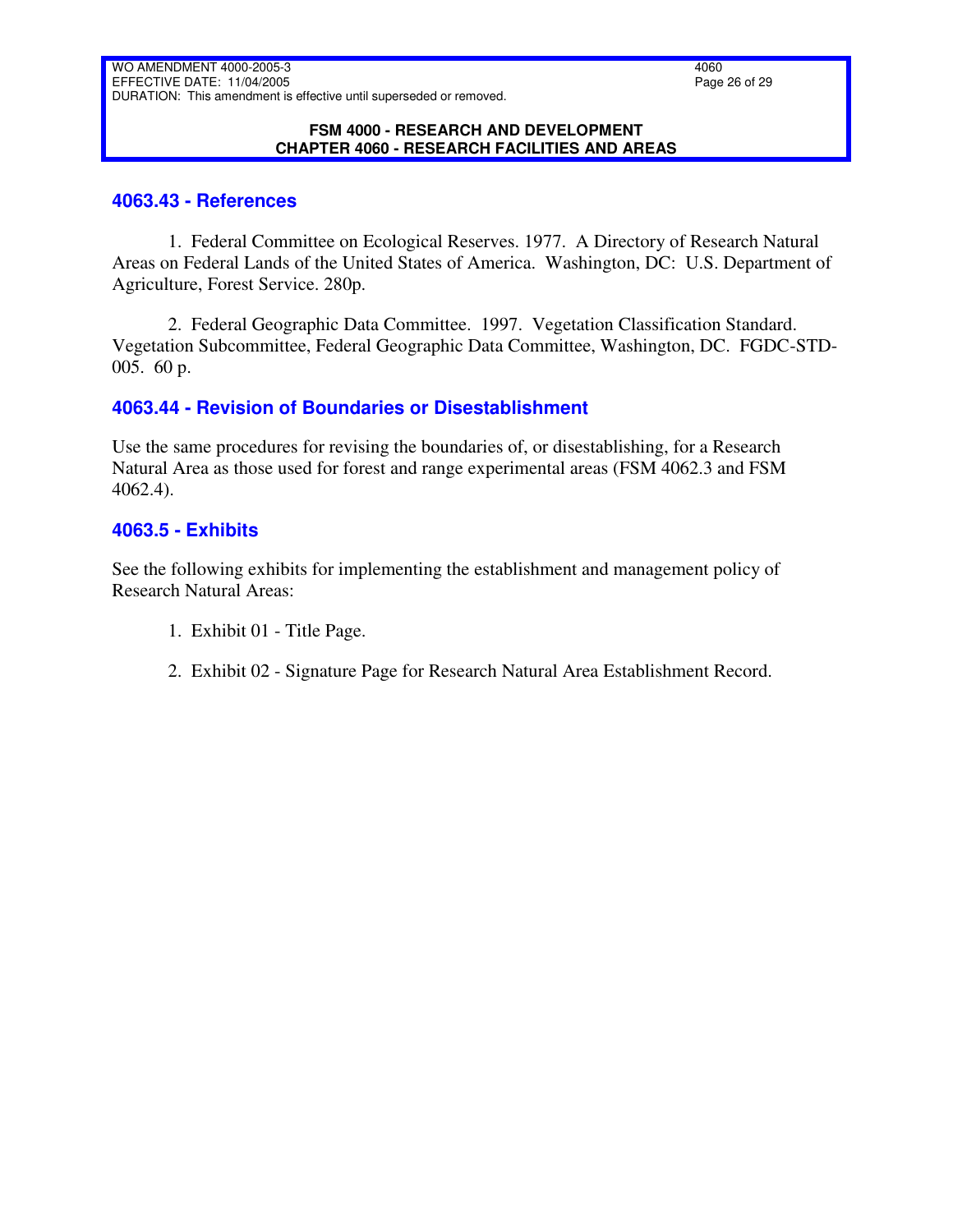#### **FSM 4000 - RESEARCH AND DEVELOPMENT CHAPTER 4060 - RESEARCH FACILITIES AND AREAS**

## **4063.5 - Exhibit 01**

### **TITLE PAGE**

|                                  | (Name of Research Natural Area) |
|----------------------------------|---------------------------------|
| Research Natural Area within the | (Name)                          |
| National Forest,                 |                                 |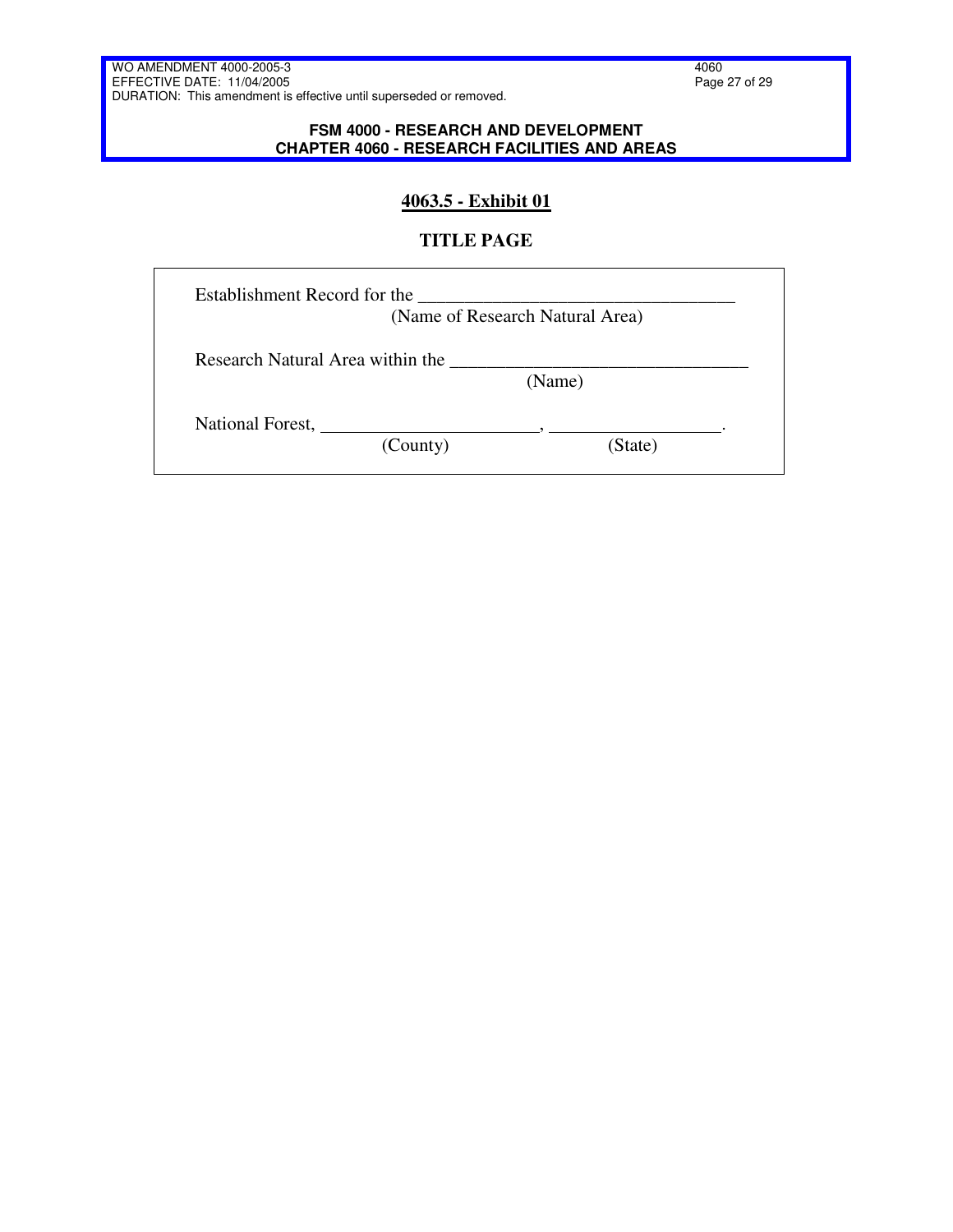#### **FSM 4000 - RESEARCH AND DEVELOPMENT CHAPTER 4060 - RESEARCH FACILITIES AND AREAS**

# **4063.5 - Exhibit 02**

### **SIGNATURE PAGE**

for

### RESEARCH NATURAL AREA ESTABLISHMENT RECORD

#### (Name of the) Research Natural Area

(Name of the) National Forest

(Name of the County and State)

The undersigned certify that all applicable land management planning and environmental analysis requirements have been met and that boundaries are clearly identified in accordance with FSM 4063.21, Mapping and Recordation, and FSM 4063.41, Establishment Record Content, in arriving at this recommendation.

| Prepared by <u>the contract of the contract of the contract of the contract of the contract of the contract of the contract of the contract of the contract of the contract of the contract of the contract of the contract of t</u><br>(Typed name, title, and affiliation of<br>person who prepared the report) |                        |
|-------------------------------------------------------------------------------------------------------------------------------------------------------------------------------------------------------------------------------------------------------------------------------------------------------------------|------------------------|
| (Typed name), District Ranger, District                                                                                                                                                                                                                                                                           |                        |
| (Typed name), Forest Supervisor, National Forest                                                                                                                                                                                                                                                                  |                        |
| (Typed name), Station Director, <u>entitled</u> and the Cyped name), Station Director,                                                                                                                                                                                                                            | Date<br><b>Station</b> |